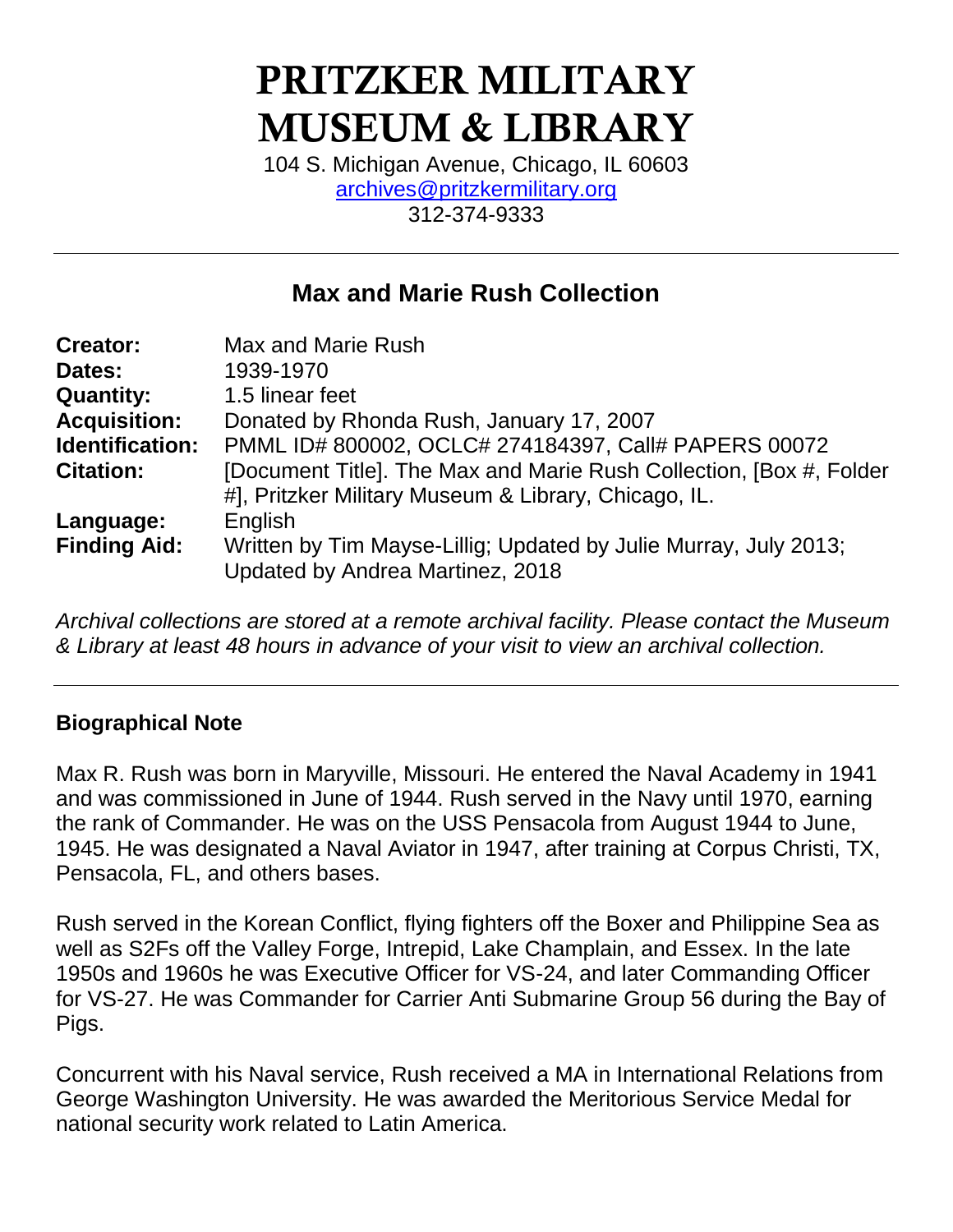Max married Marie Arnett, also from Maryville, Missouri, on May 11, 1945. Marie had also served in the US Coast Guard from 1943-1945. They had two children, James and Rhonda.

#### **Scope and Content of the Collection**

#### **Series One: Military Documents, 1942-1970**

These records pertain to Max Rush's service in the US Navy. They include essays, correspondence, records, and orders. This series also includes documents related to his graduation from George Washington University and papers related to German Lw. - Ausb.- Regt. 1 Utersen (air force training regiment). This series also includes certificates that have been placed in an oversize box. Items in folders are arranged chronologically.

#### **Series Two: Photographs**

The Photographs in this series include official portraits of Max Rush, Identification photos and ID cards of Rush family members, photographs from the wedding of Max and Marie Rush, and photographs from formal Navy events.

#### **Restrictions**

There are 53 pages of indefinitely restricted records. These documents are stamped 'Secret' or 'Restricted' by the creator, the United States Navy, and are currently unavailable to research under the provisions of Executive Order 12958 as amended by Executive Order 13292, which can be found at 68 Federal Register 15315 (March 28, 2003). The restricted items have been separated into a folder that will be removed before researchers are granted access to the collection. A placeholder for each separated removed item sits in each document's original location, referencing the date and number of pages of the restricted record.

#### **Rights**

Copyrights held by Rhonda Rush were transferred to the Pritzker Military Museum & Library. All other rights are held by the author or publisher. Users assume responsibility for following copyright laws as established by US Code Title 17.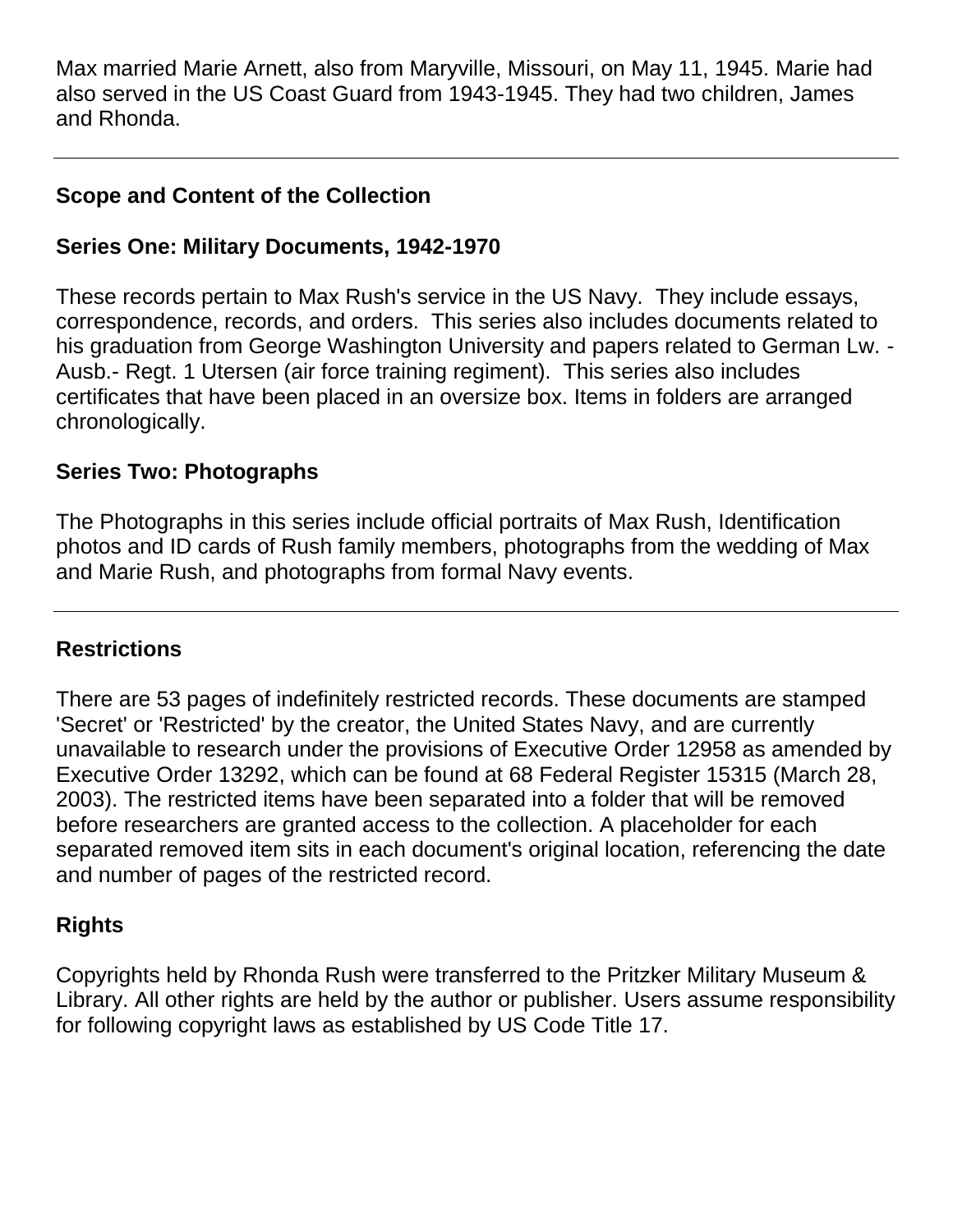## **Separations**

| <b>Item</b><br><b>Number</b> | <b>Description</b>                                                              | <b>Call Number</b> | <b>Location</b> |
|------------------------------|---------------------------------------------------------------------------------|--------------------|-----------------|
| 300302                       | Navy Officer Khaki Uniform                                                      |                    |                 |
| 300303                       | Navy Evening Dress Uniform                                                      |                    |                 |
| 300304                       | Navy Tropical White Uniform                                                     |                    |                 |
| 300305                       | Navy Tropical White Uniform                                                     |                    |                 |
| 800002293                    | USS Fort Snelling safety hard hat.                                              |                    |                 |
| 800002294                    | United States Naval Academy locket                                              |                    |                 |
| 800002295                    | United States Naval Academy make-<br>up compact (gold)                          |                    |                 |
| 800002296                    | Dog Tag: Nettie Marie Arnett, USCGR                                             |                    |                 |
| 800002297                    | <b>United States Coast Guard</b><br>"Honorable Discharge" pin, gold and<br>blue |                    |                 |
| 800002298                    | United States Coast Guard pins, gold                                            |                    |                 |
| 800002299                    | <b>Rifle Qualification medal</b>                                                |                    |                 |
| 800002300                    | Grand Army of the Republic Veteran<br>medal, 1861-1866                          |                    |                 |
| 800002301                    | Grand Army of the Republic and<br><b>Auxiliaries Bucyrus 1922 pin</b>           |                    |                 |
| 800002302                    | Ribbon: 20th Ohio Reunion, 1897                                                 |                    |                 |
| 800002303                    | Grey uniform buttons                                                            |                    |                 |
| 800002304                    | United States Coast Guard uniform<br>anchors                                    |                    |                 |
| 800002305                    | United States Coast Guard blazer<br>buttons in case                             |                    |                 |
| 800002306                    | Navy Lieutenant collar device, small                                            |                    |                 |
| 800002307                    | Navy Lieutenant collar device, large                                            |                    |                 |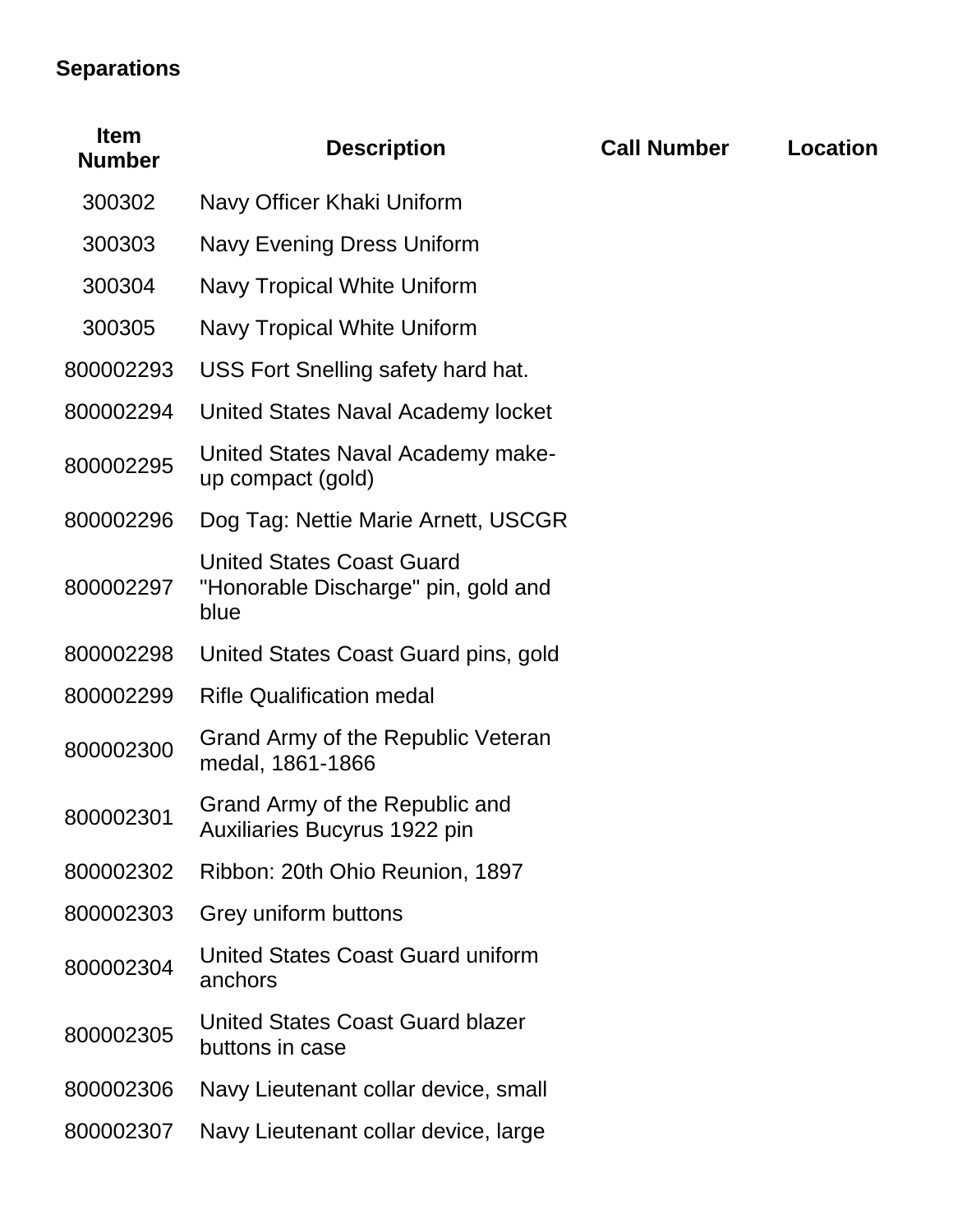| 800002308 | Cuff links, bronze: VSX emblem                                                                       |
|-----------|------------------------------------------------------------------------------------------------------|
| 800002309 | Tie clip, silver and bronze: VSX<br>emblem                                                           |
| 800002310 | Tie clip, silver: jet fighter                                                                        |
| 800002311 | Tie clip, gold: US Navy destroyer                                                                    |
| 800002312 | Tie clip, gold: F-4 Phantom                                                                          |
| 800002313 | Cigarette lighter: VS-27 emblem, large                                                               |
| 800002314 | Cigarette lighter: VS-27 emblem,<br>small                                                            |
| 800002315 | Cigarette lighters: Air Antisubmarine<br>24 emblem, large                                            |
| 800002316 | P-3 Orion pocket knife in green sheath                                                               |
| 800002317 | Silver money clip                                                                                    |
| 800002318 | Silver napkin ring, "Max" engraved                                                                   |
| 800002319 | Grumman keychain attachment                                                                          |
| 800002320 | Gift box, silver: engraved to Max Rush<br>from "Rounders"                                            |
| 800002321 | Gift box, silver: engraved to M. R.<br>Rush from VF ATU-4                                            |
| 800002322 | Plaque: VF-20 emblem, wood                                                                           |
| 800002323 | Plaque: VF-3 emblem, wood                                                                            |
| 800002324 | Plaque: VF-191 emblem, wood                                                                          |
| 800002325 | Plaque: Fighting "I" USS Intrepid,<br>wood and brass                                                 |
| 800002326 | Plaque: Max R. Rush, CDR, USN,<br>brass                                                              |
| 800002327 | Plaque: USS Essex, brass                                                                             |
| 800002328 | Plaque: "CDR. M. R. Rush, USN. Half<br>qualified in HSS-2. From officers of<br>HS-1," wood and brass |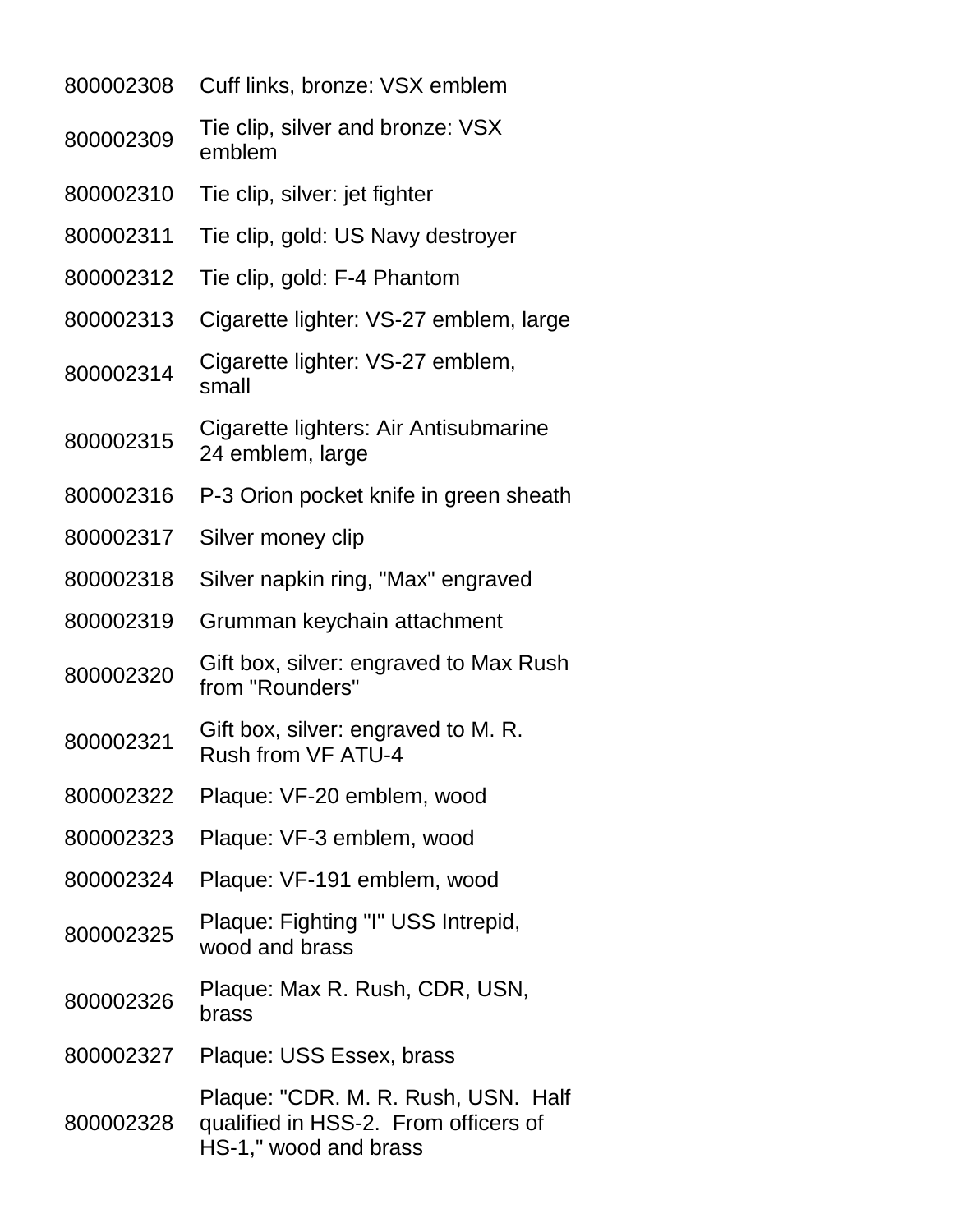| 800002329 | Metal ammunition case, 200<br>cartridges for M60                                                            |             |                           |
|-----------|-------------------------------------------------------------------------------------------------------------|-------------|---------------------------|
| 800002330 | Metal safe deposit box                                                                                      |             |                           |
| 800002331 | White bucket hat                                                                                            |             |                           |
| 800002332 | Green derby hat with "45" in gold felt                                                                      |             |                           |
| 800002333 | Poncho liners, camouflage                                                                                   |             |                           |
| 800002334 | Poncho liners, camouflage                                                                                   |             |                           |
| 800002335 | <b>Green towels</b>                                                                                         |             |                           |
| 800002336 | <b>Green towels</b>                                                                                         |             |                           |
|           | <b>Photograph Collection</b>                                                                                | <b>Date</b> | Location                  |
| 800002001 | Max Rush 1939 high school<br>graduation portrait                                                            | $1-Jan-39$  | Photographs<br>Collection |
| 800002002 | Marie Rush 1942 graduation portrait,<br>Maryville, MO                                                       | $1-Jan-42$  | Photographs<br>Collection |
| 800002003 | Scarpbook page "Los Angeles, CA"<br>and "First Christian Church, Long<br>Beach, CA"                         | 11-May-45   | Photographs<br>Collection |
| 800002004 | Max & Marie Rush on steps                                                                                   | 11-May-45   | Photographs<br>Collection |
| 800002005 | Max Rush in uniform on steps                                                                                | 11-May-45   | Photographs<br>Collection |
| 800002006 | Max & Marie Rush wedding portrait                                                                           | 11-May-45   | Photographs<br>Collection |
| 800002007 | Max Rush and 5 others, seated in<br>flight suits.                                                           |             | Photographs<br>Collection |
| 800002008 | Negative: Max Rush in Lieutenant<br>uniform at a desk                                                       | $1-May-53$  | Photographs<br>Collection |
| 800002009 | <b>Official Navy Photograph envelope-</b><br>Lieutenant M. R. Rush, Comm Officer<br><b>Com Fair Alameda</b> | $1-May-53$  | Photographs<br>Collection |
| 800002010 | Max Rush portrait in Lieutenant                                                                             | 1-May-53    | Photographs               |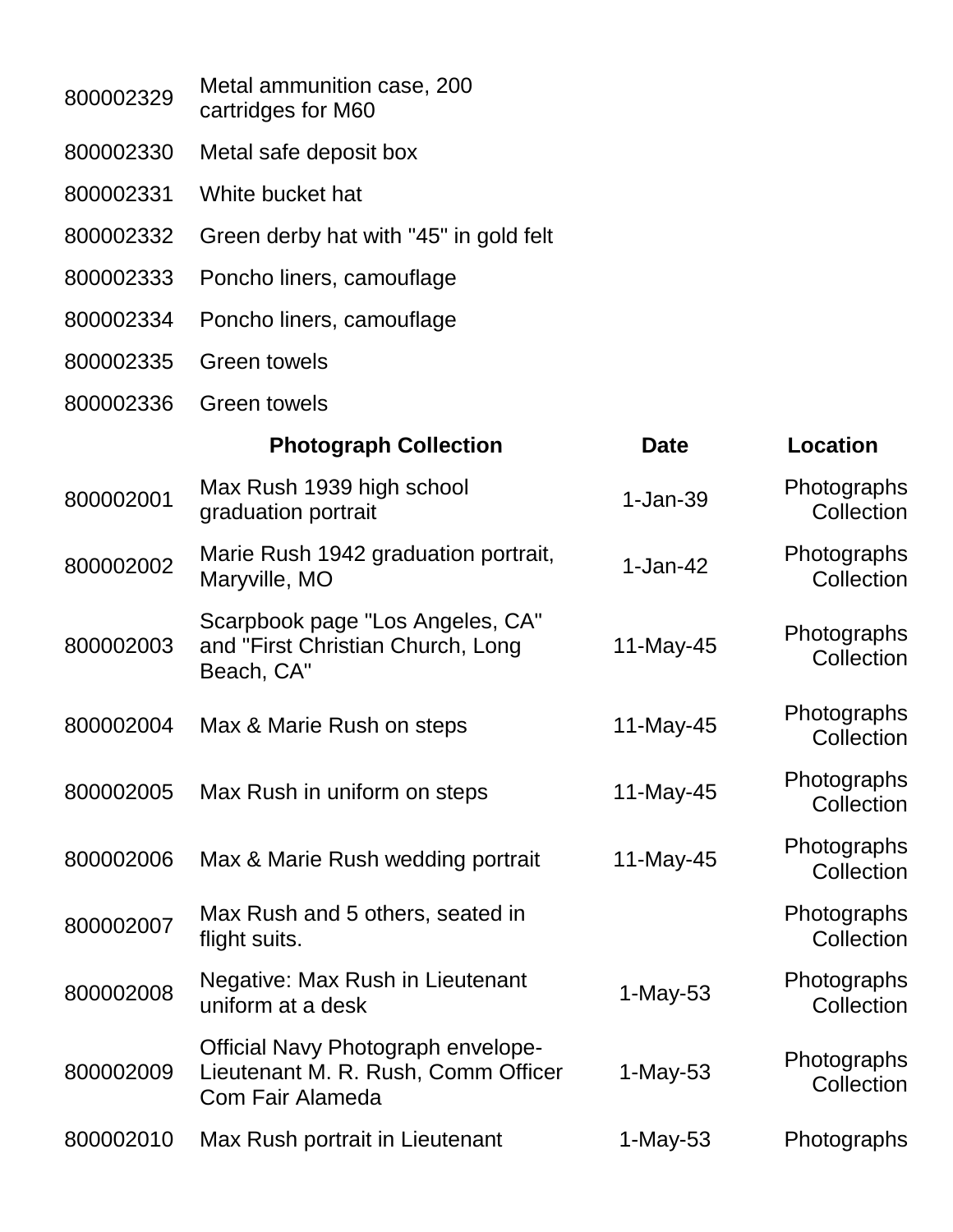|           | uniform, caption "LT. M. R. Rush<br>Comm."                                                                                        |            | Collection                |
|-----------|-----------------------------------------------------------------------------------------------------------------------------------|------------|---------------------------|
| 800002011 | Max Rush portrait in Lieutenant<br>uniform                                                                                        | $1-May-53$ | Photographs<br>Collection |
| 800002012 | Marie Rush portrait from application<br>for dependents authorization for<br>medical care card by active duty or<br>retired member | 28-May-57  | Photographs<br>Collection |
| 800002013 | James Rush portrait from application<br>for dependents authorization for<br>medical care card by active duty or<br>retired member | 28-May-57  | Photographs<br>Collection |
| 800002014 | Armed forces Staff College student<br>portraits- Army, Navy and Air Force<br>pages are stuck together.                            | 10-Feb-58  | Photographs<br>Collection |
| 800002015 | 13 women and 1 man in front of a<br>mural. One woman is seated and<br>signing a book.                                             | 23-Jul-62  | Photographs<br>Collection |
| 800002016 | 2 Navy Commanders cutting a cake                                                                                                  | 16-Aug-63  | Photographs<br>Collection |
| 800002017 | Navy Commander giving cake to Max<br>Rush                                                                                         | 16-Aug-63  | Photographs<br>Collection |
| 800002018 | 4 Navy officers eating cake                                                                                                       | 16-Aug-63  | Photographs<br>Collection |
| 800002019 | Mr. Cook, President of Navy league<br>RI, presents Red Rooster award to<br><b>Rear Admiral F. Massey</b>                          | 16-Aug-63  | Photographs<br>Collection |
| 800002020 | Marines parading the colors on USS<br>Intrepid                                                                                    | 16-Aug-63  | Photographs<br>Collection |
| 800002021 | Captain J. C. Lawrence Speaking at a<br>podium                                                                                    | 16-Aug-63  | Photographs<br>Collection |
| 800002022 | Captain J. F. Giccooly accepts Red<br>Rooster award from Rear Admiral F.<br>Massey                                                | 16-Aug-63  | Photographs<br>Collection |
| 800002023 | Max Rush with 2 Navy Commanders                                                                                                   | 16-Aug-63  | Photographs               |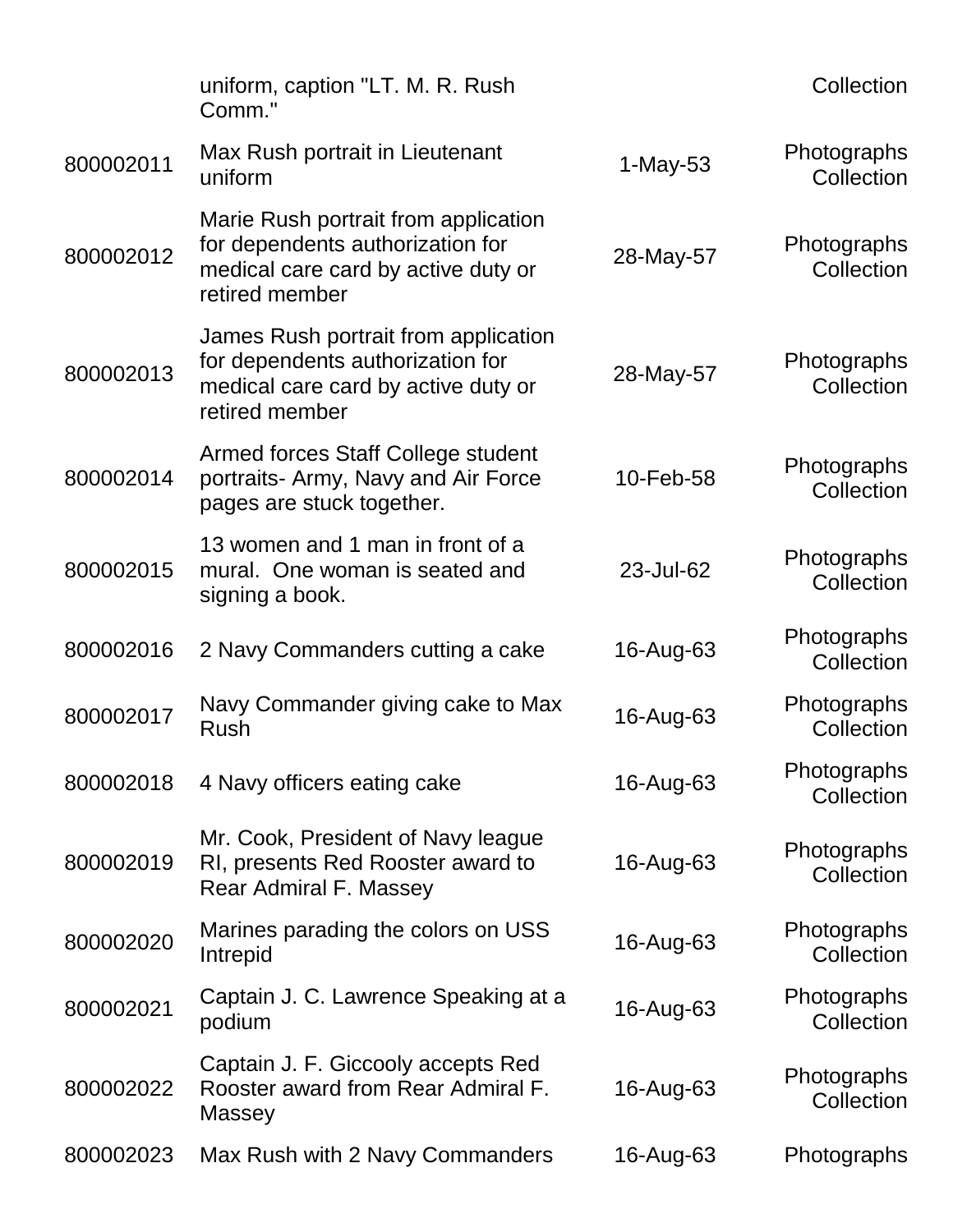|           | and one Admiral                                                                        |           | <b>Collection</b>                |
|-----------|----------------------------------------------------------------------------------------|-----------|----------------------------------|
| 800002024 | 4 Navy officers serving cake                                                           | 16-Aug-63 | Photographs<br>Collection        |
| 800002025 | US Naval War College Global<br><b>Strategy Discussions</b>                             | 8-Jun-64  | Photographs<br>Collection        |
| 800002026 | <b>Marie Rush US Uniformed Services ID</b><br>card                                     | 20-Mar-03 | Photographs<br>Collection        |
| 800002027 | Marie Rush outpatient service Naval<br>Hospital Pensacola, FL card                     | n.d.      | <b>Photographs</b><br>Collection |
| 800002028 | Navy Captain presenting an award<br>Naval Amphibious Base, Lttle Creek,<br>Norfolk, VA | n.d.      | Photographs<br>Collection        |
| 800002029 | Max Rush and 16 others in Navy<br>uniforms, in front of a S2F aircraft                 | n.d.      | Photographs<br>Collection        |
| 800002030 | Decal: pelican holding a submarine in<br>its beak                                      | n.d.      | Photographs<br>Collection        |
|           |                                                                                        |           |                                  |

#### **Key Subjects**

This collection is indexed under the following headings in the Library's online catalog. Researchers interested in materials about related topics, persons, or places should search the catalog using these subject headings.

#### **Names**

Rush, Max Rush, Marie

#### **Subjects**

Anti-submarine warfare. Military intelligence -- United States -- History -- 20th century. Sailors -- United States -- History. United States Naval Academy. United States. -- Navy -- Aviation. United States. -- Navy -- History -- 20th century. USS Pensacola (Cruiser) World War, 1939-1945 -- Naval operations, American.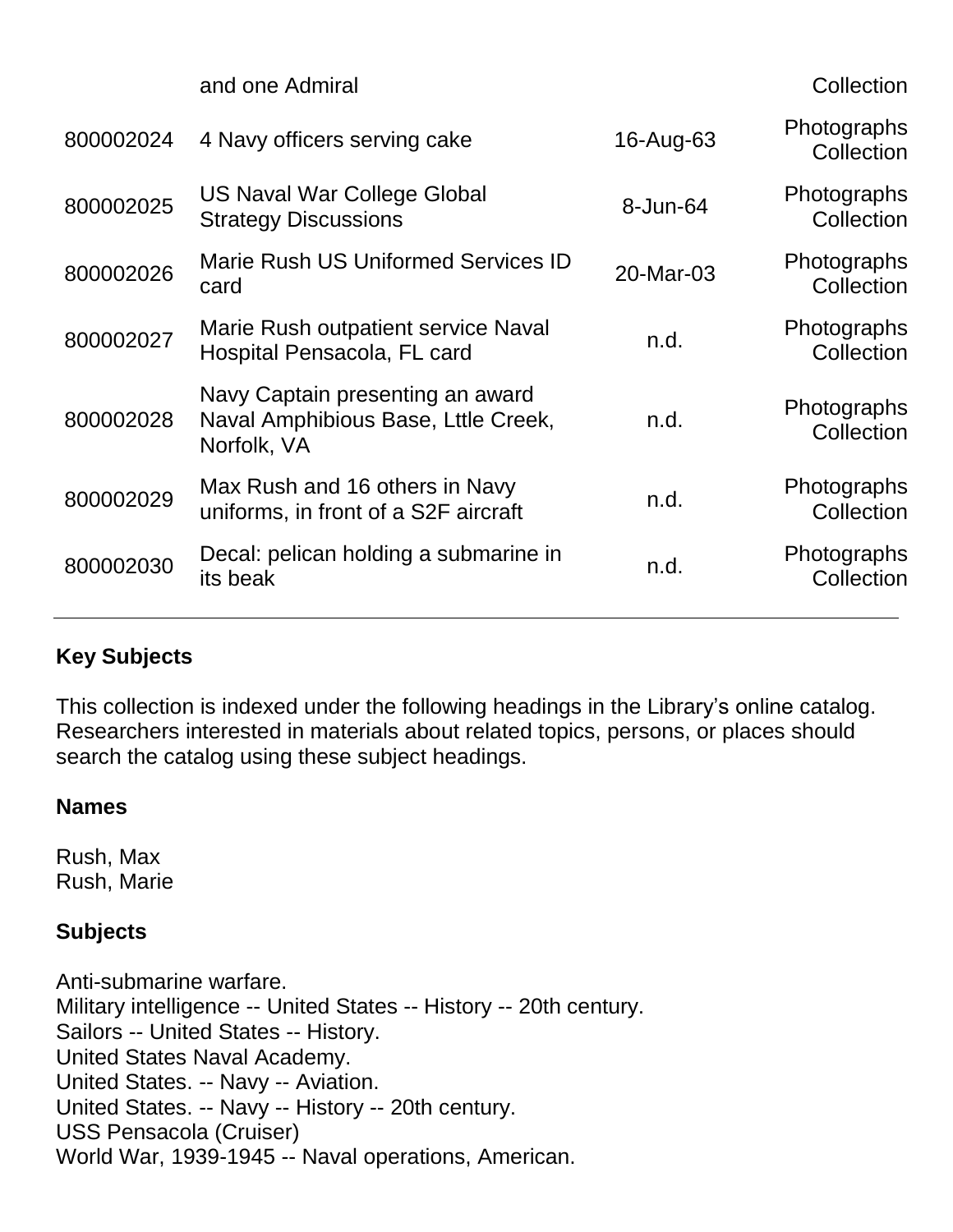## **Container List**

| 1 | $\overline{2}$ |           | <b>Essays</b>                                                                                                       |                   |
|---|----------------|-----------|---------------------------------------------------------------------------------------------------------------------|-------------------|
|   |                | 800002031 | <b>Religion In Turkey</b>                                                                                           |                   |
|   |                | 800002032 | Checksight: an analysis of certain career<br>problems of the Naval officer                                          | 30-Jun-56         |
|   |                | 800002034 | Set Taut : an analysis of methods to improve<br>espritin the naval service and the prestige of the<br>officer corps | 15-Oct-45         |
|   | $\mathbf 3$    |           | Correspondence                                                                                                      |                   |
|   |                | 800002035 | Biography of Commander Max Robinson Rush,<br><b>US Navy</b>                                                         |                   |
|   |                |           | 800002036 Letter to Captain E. C. Blonts                                                                            | $23$ -Aug-<br>62  |
|   |                | 800002037 | Letter to Principal, Ononadaga Valley Academy                                                                       | $30 - Aug-$<br>62 |
|   |                | 800002038 | Letter to Commanding Officer, Air<br>Antisubmarine Squadron Twenty-Seven                                            | $6-Sep-62$        |
|   |                | 800002039 | Letter from E. M. Haugh                                                                                             | $14-Sep-$<br>62   |
|   |                |           | 800002040 Letter to Lieutenant-Commander B. C. Ruble                                                                | 19-Oct-62         |
|   |                | 800002041 | Invitations to Commanders M. A. Holzrichter, J.<br>Cady, Captains R. J. Morgan, H. E. Sorenson                      | 28-Nov-<br>62     |
|   |                |           | 800002042 Letter to Peter B. Walton, Heraldry of the Air                                                            | $7 - Jan-63$      |
|   |                |           | 800002043 Letter from Lieutenant-Commander N. K. Green                                                              | 31-Jan-63         |
|   |                |           | 800002044 Letter from and response to Dave                                                                          | 18-Jan-63         |
|   |                | 800002045 | Letter from Vice Admiral Frank O'beirne                                                                             | 23-Jan-63         |
|   |                |           | 800002046 Letter to Vice Admiral Frank O'beirne                                                                     | 3-Feb-63          |
|   |                |           | 800002047 Letter to Captain Bursik                                                                                  | 20-Feb-63         |
|   |                | 800002048 | Telegram                                                                                                            | 3-Mar-63          |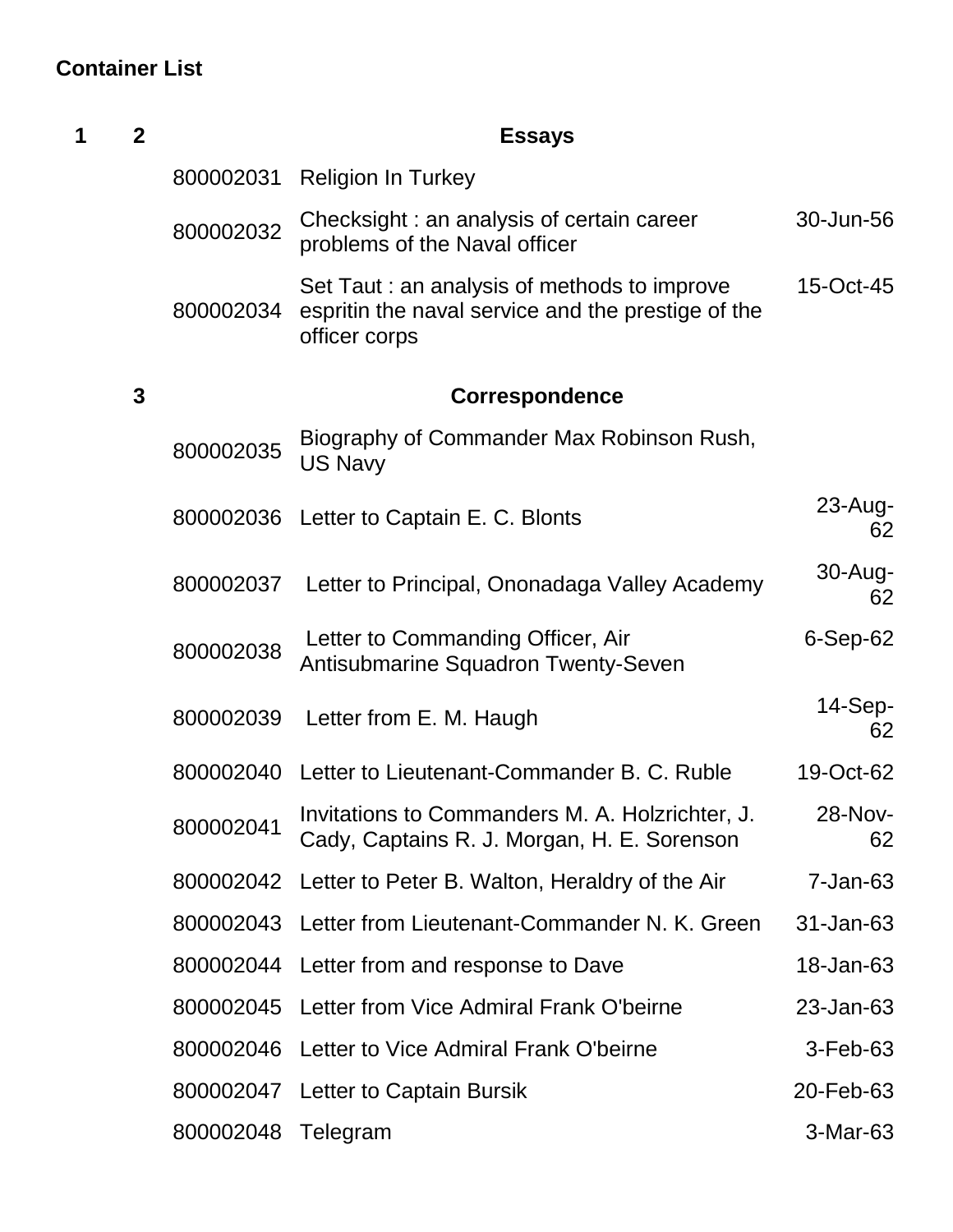|   |           | 800002049 Letter from Vice Admiral Frank O'beirne                                                                | 8-Mar-63         |
|---|-----------|------------------------------------------------------------------------------------------------------------------|------------------|
|   |           | 800002050 Letter from Vice Admiral Frank O'beirne                                                                | 22-Mar-63        |
|   |           | 800002051 Letter from Fred Couth                                                                                 | 26-Mar-63        |
|   |           | 800002052 Letter from W. R. Smedberg III                                                                         | 27-Mar-63        |
|   |           | 800002053 Memo from J. E. Little                                                                                 | $1-Apr-63$       |
|   |           | 800002054 Letter to Mrs. Comins                                                                                  | $2-Apr-63$       |
|   |           | 800002055 Letter from W. R. Smedberg III                                                                         | 4-Apr-63         |
|   |           | 800002056 Letter from F. Massey                                                                                  | 16-Apr-63        |
|   |           | 800002057 Letter to Captain R. J. Badger                                                                         | $2$ -May-63      |
|   |           | 800002058 Letter to Mrs. Lawrence Cox                                                                            | $15$ -May-<br>63 |
|   |           | 800002059 Letter to Commander J. B. Black                                                                        | 8-Jun-63         |
| 4 |           | <b>Service Records</b>                                                                                           |                  |
|   |           | 800002060 Memo: Commissioned, regular                                                                            | 7-Jun-44         |
|   |           | 800002061 Certificate: participation in enemy actions                                                            | 31-Dec-<br>44    |
|   |           | 800002062 Certificate: participation in enemy actions                                                            | $6$ -May-45      |
|   | 800002063 | Memo: record of actions participated in while on<br>aboard the USS Pensacola, and campaign<br>ribbons authorized | 23-Jul-45        |
|   | 800002064 | sworn statement regarding eligibility for<br>promotion to the next higher grade or rank                          | 10-Jan-45        |
|   | 800002065 | Memo: physical examination for promotion                                                                         | 10-Jan-46        |
|   | 800002066 | acknowledgement of notice of temporary<br>appointment                                                            | 16-Jan-46        |
|   | 800002067 | Memo: Lieutenant Junior Grade Max R. Rush,<br>qualifications for promotion                                       | 12-Apr-46        |
|   | 800002068 | Memo: designation as Naval Aviator (HTA)                                                                         | 18-Apr-47        |
|   | 800002069 | Memo: satisfactory performance                                                                                   | $2$ -May-47      |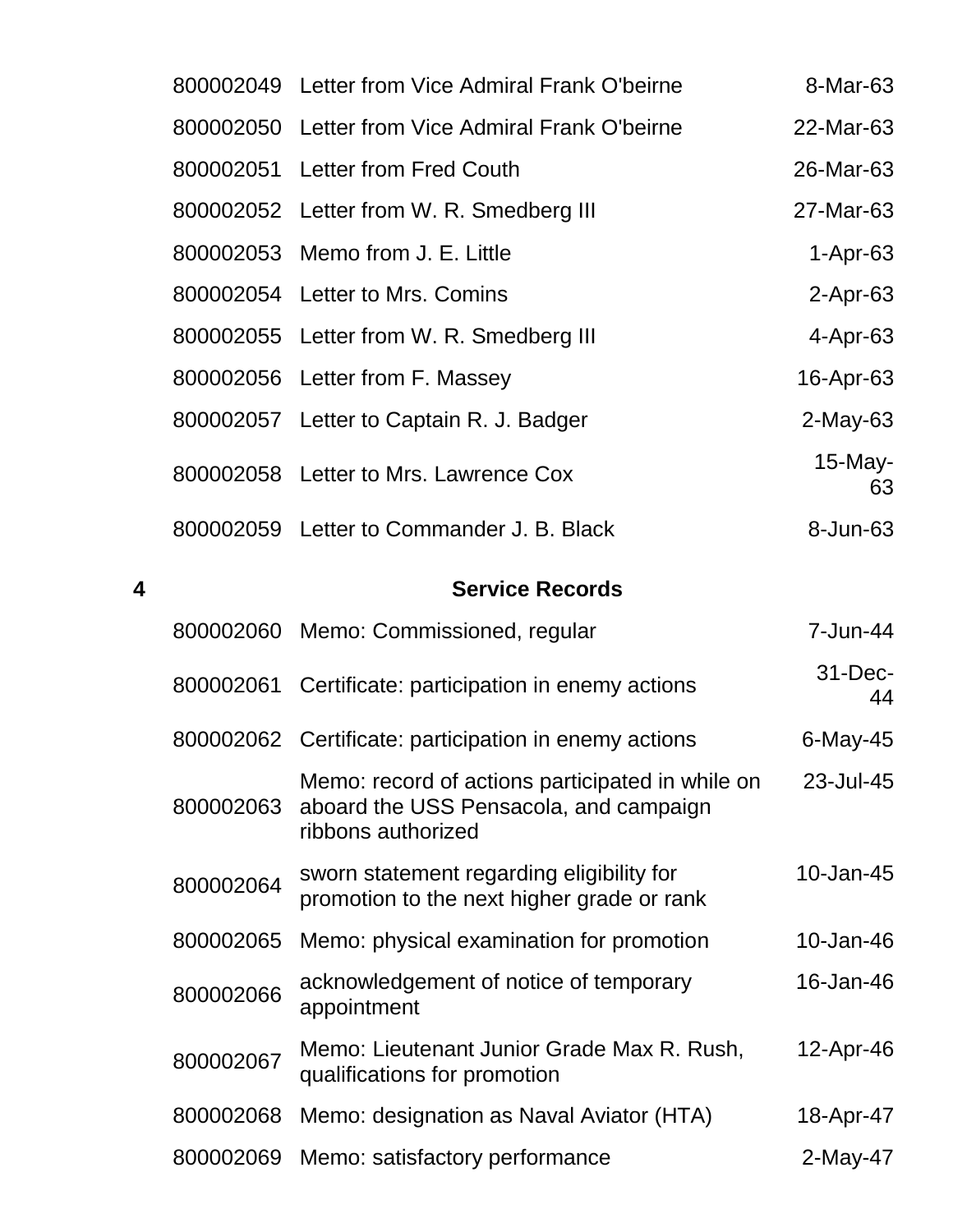| 800002070 | Memo: satisfactory performance                                          | 11-Jun-47         |
|-----------|-------------------------------------------------------------------------|-------------------|
| 800002071 | Memo: report of fitness                                                 | 5-Dec-47          |
| 800002072 | Memo: course of instruction in anti-submarine<br>warfare, completion of | 5-Dec-47          |
| 800002073 | <b>Fleet Training Summary Sheet</b>                                     | $27$ -May-<br>48  |
| 800002074 | <b>Officer Data Card</b>                                                | 14-Jul-49         |
| 800002075 | Memo: Lieutenant Junior Grade Max R. Rush,<br>performance of duty       | 14-Jan-50         |
| 800002076 | Memo: Lieutenant Junior Grade Max R. Rush,<br>performance of duty       | 17-Jan-50         |
| 800002077 | Memo: performance of duty                                               | 14-Mar-50         |
| 800002078 | Memo: missing fitness reports                                           | 19-Apr-50         |
|           | 800002079 Memo: physical examination for promotion                      | 24-Apr-50         |
| 800002080 | Memo: examination for promotion                                         | $16$ -May-<br>50  |
| 800002081 | Memo: physical examination for promotion                                | $24 - Aug-$<br>50 |
|           | 800002082 Acceptance and Oath of Office                                 | 23-Jan-51         |
|           | 800002083 Officer Data Card                                             | 1-Aug-51          |
|           | 800002084 Memo: commission, forwarding of                               | 18-Jun-51         |
|           | 800002085 Report on the Fitness of Officers                             | $31 - Aug-$<br>51 |
| 800002086 | Memo: record of duties performed, forwarding of                         | 20-Jun-52         |
|           | 800002087 Officer Data Card                                             | $1-Aug-53$        |
|           | 800002088 Report on the Fitness of Officers                             | $31 - Aug-$<br>53 |
|           | 800002089 Memo: National Defense Service Medal                          | $23-Sep-$<br>53   |
|           | 800002090 instrument rating request                                     | 26-May-           |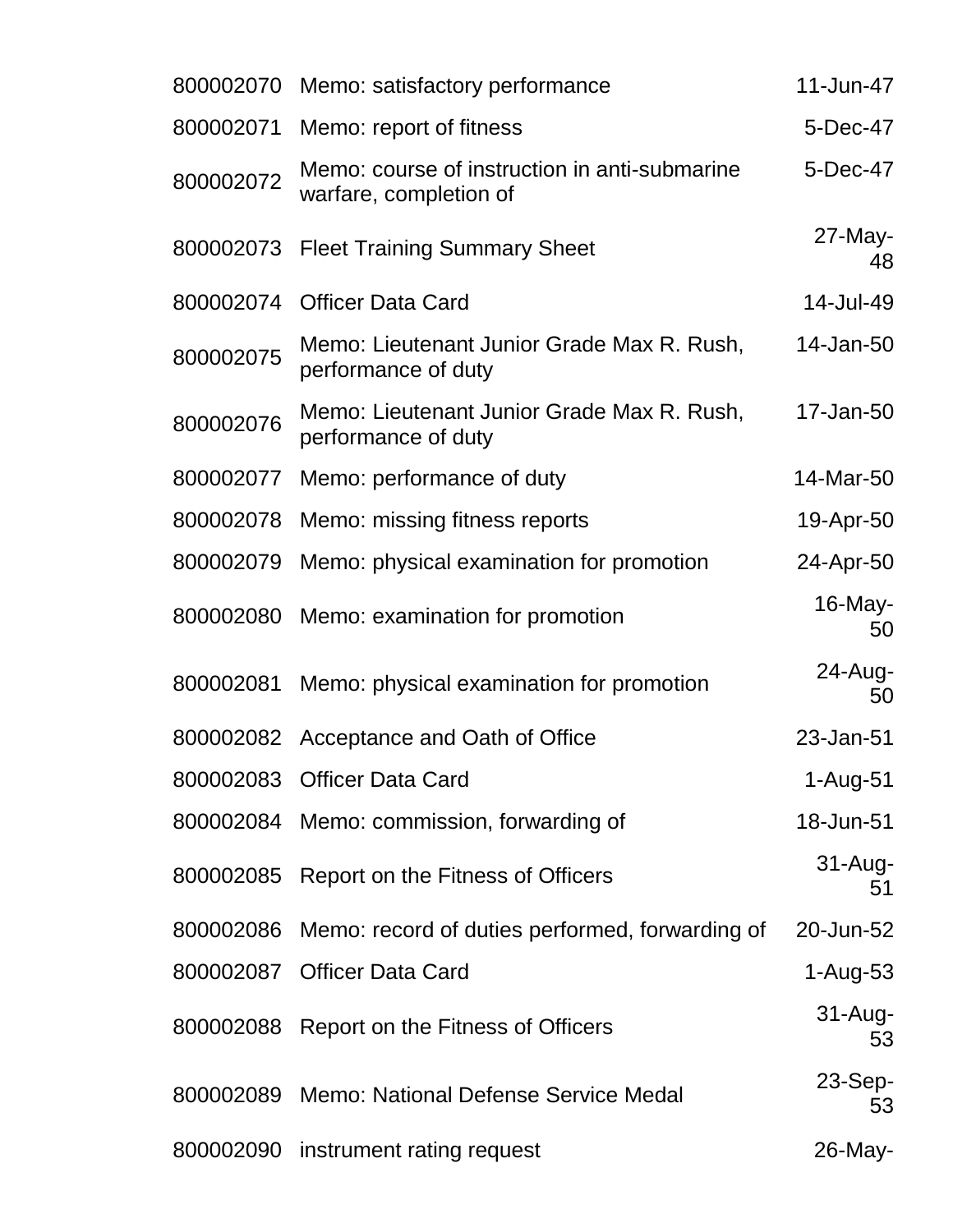| 800002091 | <b>Officer Data Card</b>                                                                  | 1-Aug-54          |
|-----------|-------------------------------------------------------------------------------------------|-------------------|
| 800002092 | decorations, medals, and badges                                                           | $11-Aug-$<br>54   |
| 800002093 | Memo: verification of officer service record                                              | $1-Sep-54$        |
| 800002094 | certification of eligibility to wear campaign<br>ribbons and stars                        |                   |
| 800002095 | Memo: examination for temporary promotion to<br>the grade of Lieutenant Commander US Navy | $27 - Dec-$<br>54 |
| 800002096 | <b>Officer Data Card</b>                                                                  | 18-Jan-55         |
| 800002097 | Memo: temporary promotion, information<br>concerning                                      | 20-Apr-55         |
| 800002098 | instrument rating request                                                                 | 9-May-55          |
| 800002099 | Memo: fitness report in case of Lieutenant Max<br>Robinson Rush, US Navy                  | 10-Jun-55         |
| 800002100 | Memo: temporary appointment                                                               | 8-Jul-55          |
| 800002101 | <b>Officer Data Card</b>                                                                  | 1-Aug-56          |
| 800002102 | <b>Officer Preference and History Supplement Card</b>                                     | 1-Aug-57          |
| 800002103 | <b>Officer History Card</b>                                                               | 1-Aug-57          |
|           | 800002104 Memo: awards, information concerning                                            | 23-Aug-<br>57     |
| 800002105 | <b>Permanent promotion: Lieutenant Commander</b>                                          | 5-May-58          |
|           | 800002106 Memo: naval defense service medal, issue of                                     | 20-May-<br>58     |
|           |                                                                                           |                   |

| $\overline{\mathbf{5}}$ | <b>Official Records</b>                           |                  |
|-------------------------|---------------------------------------------------|------------------|
|                         | 800002107 Mileage Voucher                         | $17$ -May-<br>44 |
|                         | 800002108 Leave of absence, request for           | 7-May-45         |
|                         | 800002109 Memo: examination to determine physical | $10$ -May-       |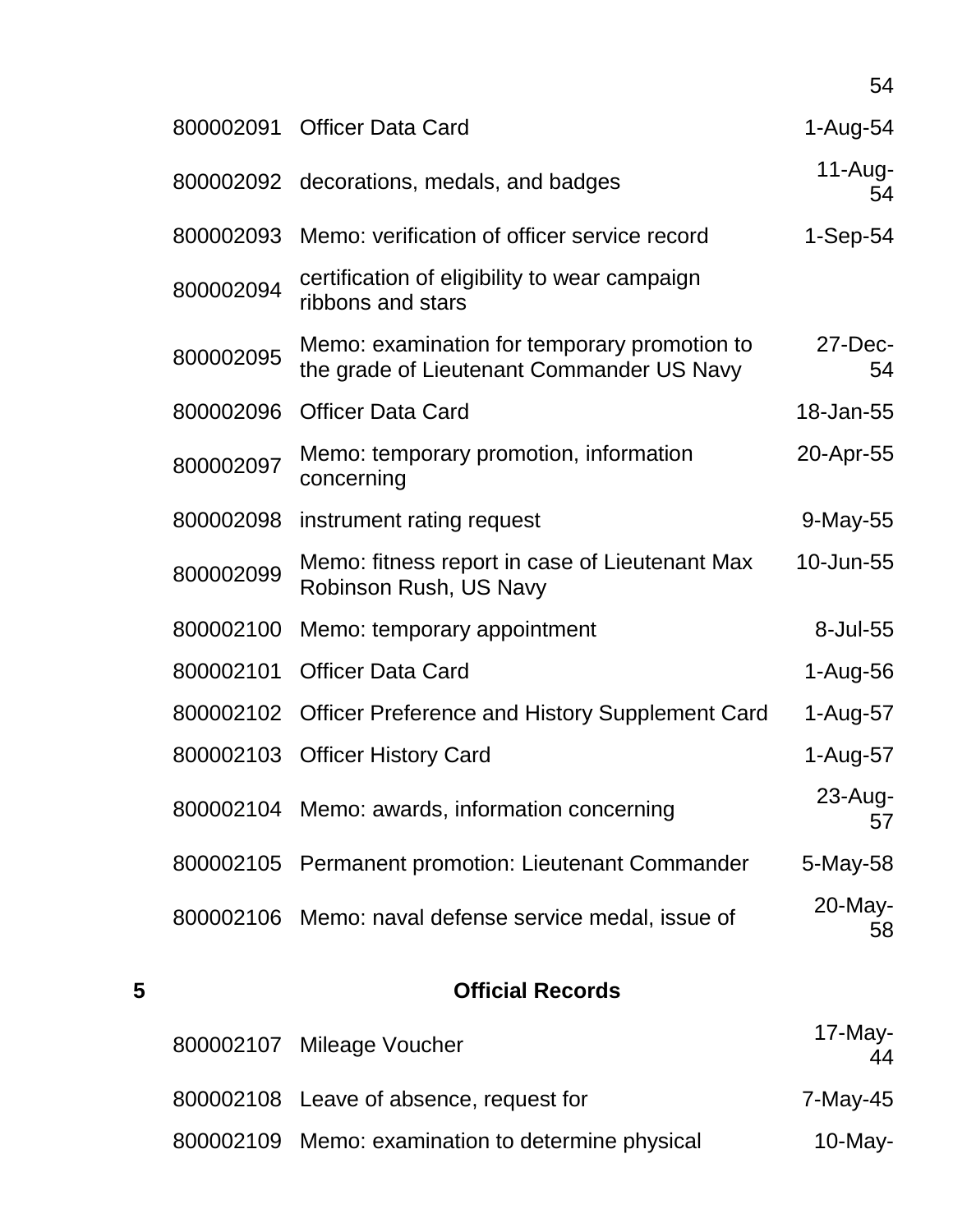|           | qualifications for flight training - request for                                            | 45                   |
|-----------|---------------------------------------------------------------------------------------------|----------------------|
| 800002110 | <b>Physical Examination for Flying</b>                                                      | $10$ -May-<br>45     |
| 800002111 | Memo: travel claim, return of                                                               | $2$ -Jul-46          |
| 800002112 | Voucher for Per Diem and/or Reimbursement of<br><b>Expenses incident to Official Travel</b> | $4-Sep-46$           |
| 800002113 | Leave, request for                                                                          | 30-Oct-46            |
| 800002114 | Report of leave of absence                                                                  | 30-Oct-46            |
| 800002115 | Voucher for Expenses Incident to Dependents<br>Travel                                       | 8-May-47             |
| 800002116 | Report of beneficiaries                                                                     | 16-Jun-47            |
|           | 800002117 Voucher for increased allowances                                                  | 20-Dec-<br>47        |
| 800002118 | Memo: medical records                                                                       | 28-Jan-48            |
| 800002119 | Report of leave of absence                                                                  | 11-Feb-48            |
| 800002120 | Memo: request for check age                                                                 | 6-May-48             |
| 800002121 | Voucher for Expenses Incident to Dependents<br>Travel                                       | 19-May-<br>48        |
|           | 800002122 Report of beneficiaries                                                           | <b>11-Nov-</b><br>48 |
|           | 800002123 Report of beneficiaries                                                           | 1-May-49             |
|           | 800002124 Report of beneficiaries                                                           | $20-Sep-$<br>49      |
|           | 800002125 Report of leave of absence                                                        | 26-Oct-49            |
| 800002126 | Report of leave of absence                                                                  | 8-Jan-50             |
| 800002127 | Report of leave of absence                                                                  | 27-Jun-50            |
| 800002128 | Voucher for Per Diem and/or Reimbursement of<br><b>Expenses incident to Official Travel</b> | 13-Jul-50            |
| 800002129 | Report of leave of absence                                                                  | $13$ -Dec-<br>50     |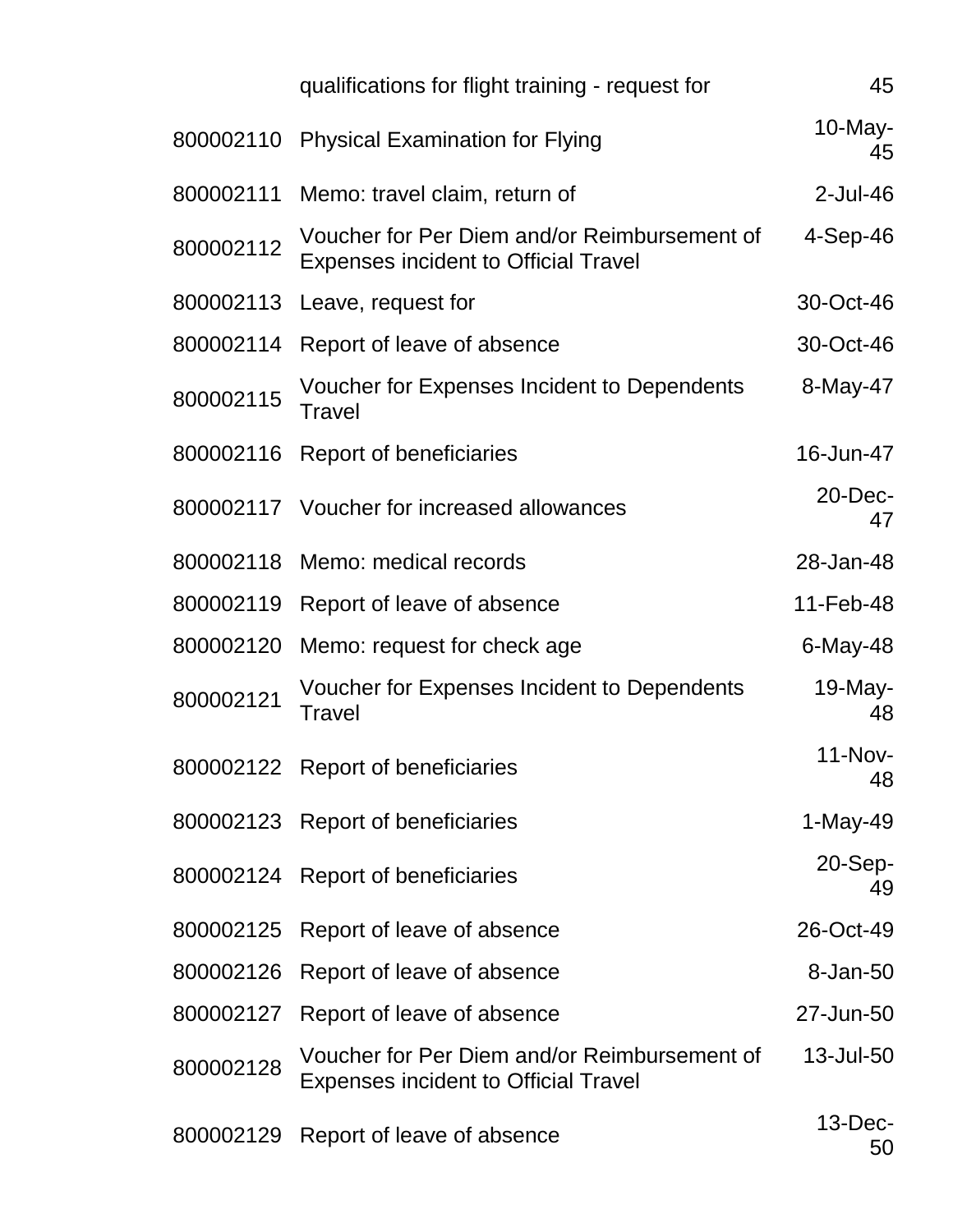| 800002130 | Application for cash surrender value of national<br>service life insurance              | 25-Jul-51        |
|-----------|-----------------------------------------------------------------------------------------|------------------|
| 800002131 | Report of leave of absence                                                              | $17-Sep-$<br>51  |
|           | 800002132 Memo: request for pay entry base date(s)                                      | 28-Nov-<br>51    |
|           | 800002133 Memo: request for pay entry base date                                         | 10-Dec-<br>51    |
|           | 800002134 Memo: pay entry base date, error in                                           | $12$ -Dec-<br>51 |
| 800002135 | Memo: pay entry base date, establishment of                                             | 28-Dec-<br>51    |
| 800002136 | Application for arrears of pay, etc., for service in<br>the Army, Navy, or Marine Corps | 28-Feb-52        |
| 800002137 | Memo: Atomic Defense Officer, appointment as                                            | 19-Mar-52        |
| 800002138 | Report of leave of absence                                                              | 28-Apr-52        |
| 800002139 | <b>Travel Voucher</b>                                                                   | 17-Jul-52        |
|           | 800002140 Memo: leave of absence, request for                                           | $12$ -Aug-<br>52 |
| 800002141 | Voucher for Expenses Incident to Dependents<br><b>Travel</b>                            | 15-Aug-<br>52    |
| 800002142 | Report of leave of absence                                                              | 26-Aug-<br>52    |
| 800002143 | Memo: physical qualifications for flying                                                | 11-Feb-53        |
| 800002144 | Memo: operations plan and order                                                         | 20-Mar-53        |
| 800002145 | Memo: physical qualifications for flying                                                | 30-Mar-53        |
| 800002146 | Memo: Leading Telegraphist Oakes,<br>performance of duty                                | $7 - Apr - 53$   |
| 800002147 | Memo: physical qualifications for flying                                                | 8-Apr-53         |
| 800002148 | Certificate of clearance for handling classified<br>matter                              | 15-Apr-53        |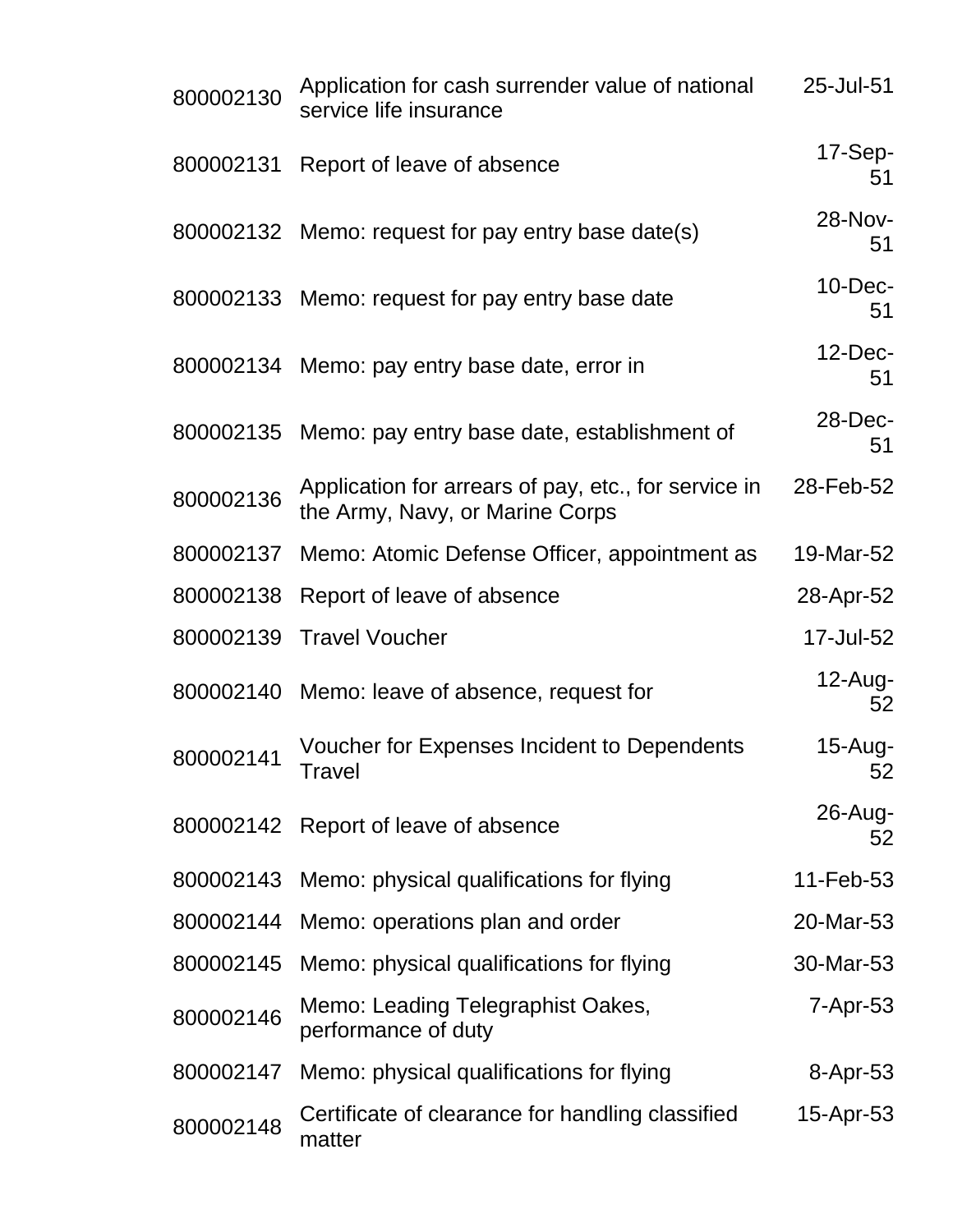| 800002149 | Memo: physical qualifications for flying                                                                                         | 16-Apr-53        |
|-----------|----------------------------------------------------------------------------------------------------------------------------------|------------------|
| 800002150 | Memo: physical examination for reclassification                                                                                  | 6-May-53         |
| 800002151 | <b>Travel Voucher</b>                                                                                                            | 8-May-53         |
| 800002152 | Memo: audit board of registered publications                                                                                     | $12$ -May-<br>53 |
| 800002153 | Memo: records of registered publications, audit<br>Οf                                                                            | $14$ -May-<br>53 |
| 800002154 | Memo: final cryptographic clearance, granting of                                                                                 | 4-Jun-53         |
| 800002155 | Memo: physical qualifications for flying                                                                                         | 15-Jul-53        |
| 800002156 | Memo: audit board of registered publications                                                                                     | 22-Jul-53        |
| 800002157 | Memo: designation as custodian for all RPS<br>distributed publications and devices for<br>commander fleet air, Alameda           | 29-Jul-53        |
| 800002158 | Memo: designation as alternate custodian for all<br>RPS distributed publications and devices for<br>commander fleet air, Alameda | 29-Jul-53        |
| 800002159 | Memo: authorization to use AFSAK 3000A                                                                                           | 25-Jan-54        |
| 800002160 | <b>Annual Qualifications Questionnaire - Active</b><br><b>Duty Officers</b>                                                      | 1-Mar-54         |
| 800002161 | Memo: orders appointing a Naval Personal<br><b>Interview Board</b>                                                               | 25-Aug-<br>54    |
| 800002162 | Memo: audit board of registered publications                                                                                     | $11$ -May-<br>55 |
| 800002163 | Memo: designation as custodian for all RPS<br>distributed publications and devices for<br>commander fleet air, Alameda           | $11$ -May-<br>55 |
| 800002164 | Memo: audit of registered publications records                                                                                   | $12$ -May-<br>55 |
|           | 800002165 Certification of auditing board                                                                                        | $12$ -May-<br>55 |
|           | 800002166 Voucher for reimbursement for travel                                                                                   | 20-Jun-55        |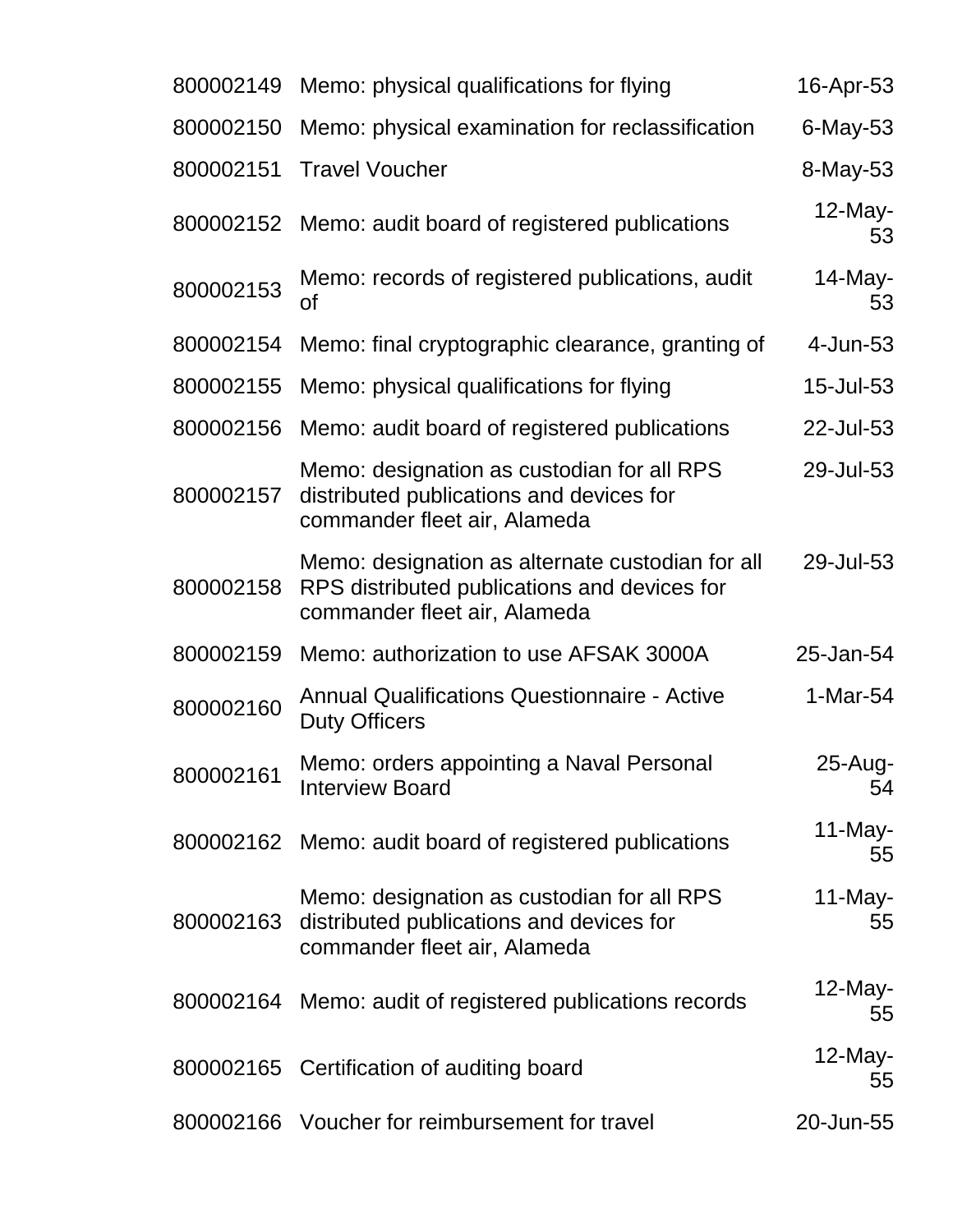|           | 800002167 Request payment of dislocation allowance                                                    | 12-Jul-55        |
|-----------|-------------------------------------------------------------------------------------------------------|------------------|
| 800002168 | Officers leave request                                                                                | 21-Jul-55        |
|           | 800002169 Voucher for reimbursement for travel                                                        | $12$ -Aug-<br>55 |
| 800002170 | Certificate of clearance for handling classified<br>matter                                            | 12-Oct-55        |
| 800002171 | <b>Travel Voucher</b>                                                                                 | $2$ -Apr-56      |
|           | 800002172 Officers leave request                                                                      | 20-Apr-56        |
| 800002173 | Memo: examining and interview board - limited<br>duty officer program                                 | 25-May-<br>56    |
| 800002174 | Form: the servicemen's and veterans survivor<br>benefits act of 1956                                  | 1-Nov-56         |
|           | 800002175 Travel Voucher                                                                              | 19-Dec-<br>56    |
|           | 800002176 Memo: national agency check                                                                 | 20-Dec-<br>56    |
|           | 800002177 Travel Voucher                                                                              | 15-Apr-57        |
| 800002178 | Application for dependents authorization for<br>medical care card by active duty or retired<br>member | 28-May-<br>57    |
|           | 800002179 Officers leave request                                                                      | 31-Jul-57        |
| 800002180 | Certificate of clearance for handling classified<br>matter                                            | 15-Oct-57        |
| 800002181 | Officers leave request                                                                                | 21-Oct-57        |
| 800002182 | <b>Travel Voucher</b>                                                                                 | 4-Nov-57         |
| 800002183 | Officers leave request                                                                                | 6-Dec-57         |
|           | 800002184 Vehicle permit application                                                                  | 1-Jul-58         |
| 800002185 | Certificate of clearance for handling classified<br>matter                                            | 18-Jul-58        |
| 800002186 | Memo: Commander Naval Air Force, US Atlantic<br><b>Fleet Anti-submarine Warfare Excellence</b>        | $25-Sep-$<br>63  |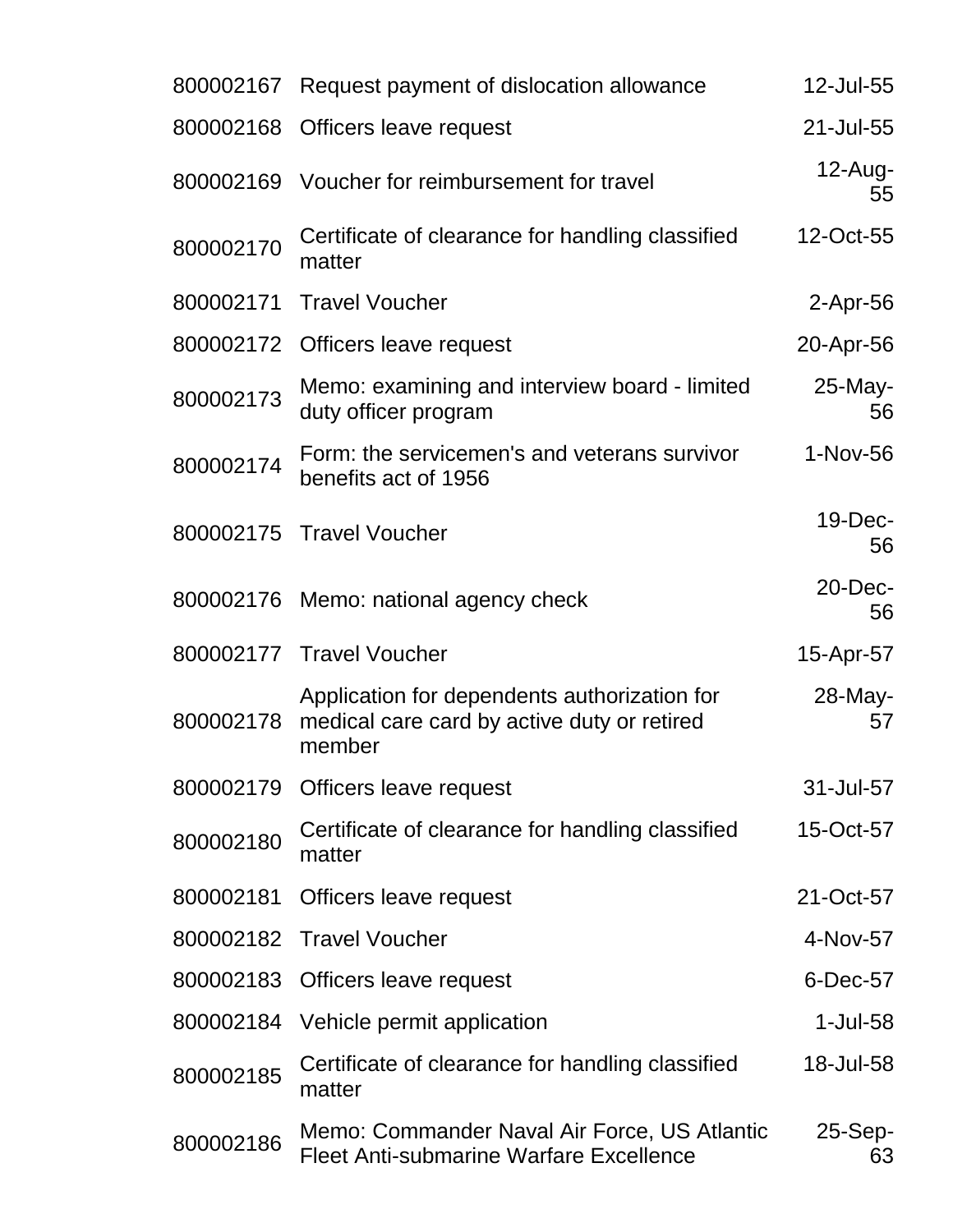Insignia for fiscal year 1963

|   | 800002187 | Memo: Commander Naval Air Force, US Atlantic<br>Fleet Anti-submarine warfare insignia for fiscal<br>year 1963 | 8-Nov-63          |
|---|-----------|---------------------------------------------------------------------------------------------------------------|-------------------|
|   |           | 800002188 Memo: commendation                                                                                  | $20$ -Dec-<br>63  |
|   |           | 800002189 Voucher for reimbursement for travel                                                                | 17-Jul-64         |
| 6 |           | <b>Orders 1944 - 1950</b>                                                                                     |                   |
|   | 800002190 | Change of duty: US Naval Academy, Annapolis<br>MD to US Naval Air Station, Jacksonville, FL                   | $17$ -May-<br>44  |
|   | 800002191 | Detached: US Naval Air Station, Jacksonville, FL                                                              | $8 -$ Jul $-44$   |
|   | 800002192 | Detached: Twelfth Naval District, San Francisco,<br>CA                                                        | $18 - Aug-$<br>44 |
|   | 800002193 | Reported: SS Cape Juby                                                                                        | $27$ -Aug-<br>44  |
|   | 800002194 | Change of duty: USS Pensacola NC division to<br>eighth division                                               | 12-Mar-45         |
|   | 800002195 | Memo: heavier than air flight training, request for                                                           | 23-May-<br>45     |
|   | 800002196 | Temporary duty: firefighting school, naval yard,<br>Mare Island                                               | $2$ -Jun-45       |
|   | 800002197 | Detached: USS Pensacola                                                                                       | $3$ -Jul-45       |
|   | 800002198 | Temporary duty: flying under instruction Naval<br>Air Training Base, Corpus Christi, TX                       | 18-Apr-46         |
|   | 800002199 | Change of duty: training completed, Naval Air<br>Training Base, Corpus Christi, TX                            | 26-Aug-<br>46     |
|   | 800002200 | Detached: Naval Air Training Base, Pensacola<br>FL                                                            | 23-Apr-47         |
|   | 800002201 | Change of duty: flying under instruction, Naval<br>Air Station, Banana River, FL                              | 2-May-47          |
|   | 800002202 | Change of duty: flying under instruction, Naval                                                               | 11-Jun-47         |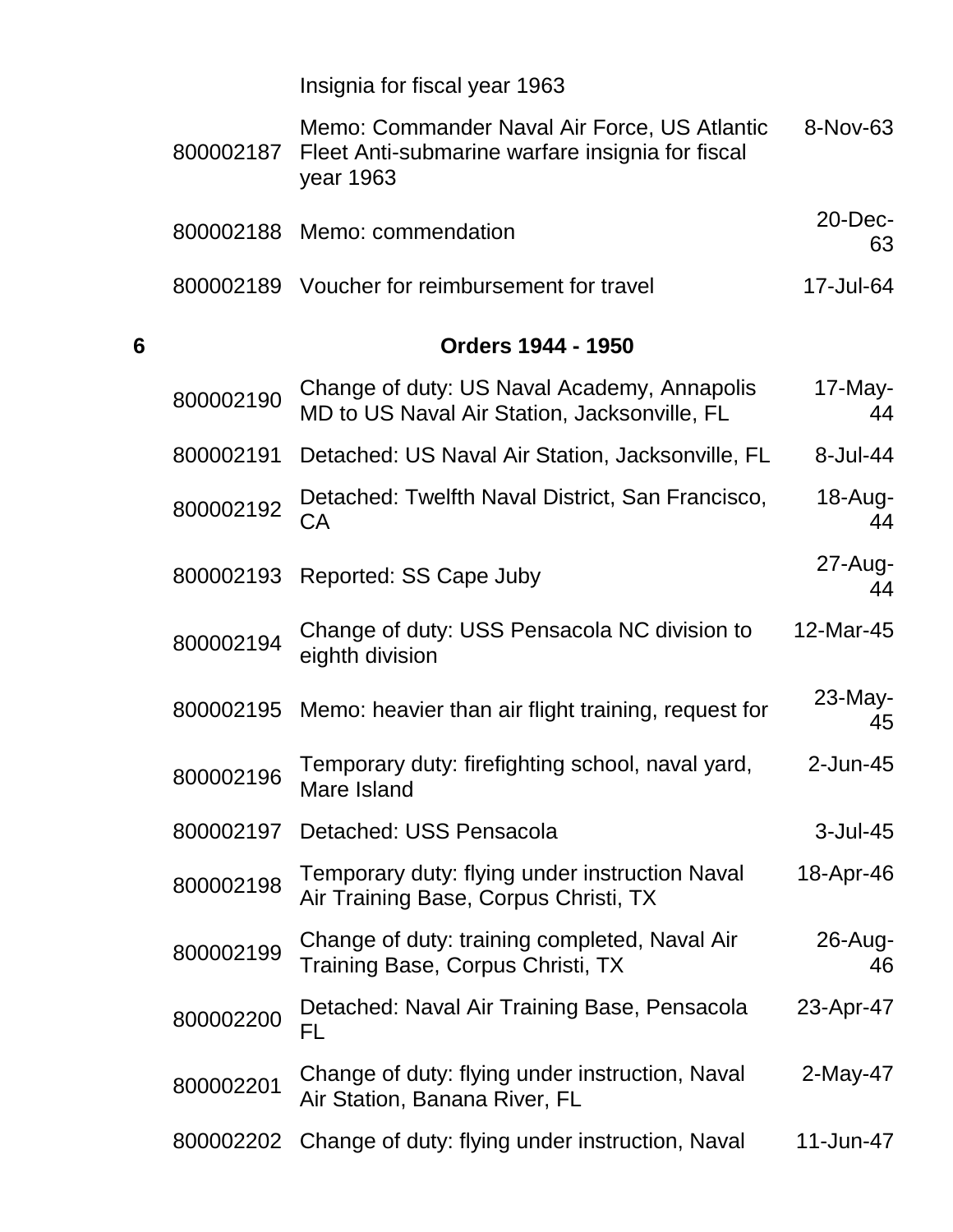|           | Auxiliary Air Station, Cecil Field, Jacksonville, FL                                                                |                 |
|-----------|---------------------------------------------------------------------------------------------------------------------|-----------------|
| 800002203 | Temporary duty: Corry Field, Pensacola, FL                                                                          | 5-Sep-47        |
| 800002204 | Change of duty: flying under instruction, Fleet<br>Air, West coast, San Diego, CA                                   | $10-Sep-$<br>47 |
| 800002205 | Discharged: US Naval Hospital, Jacksonville, FI                                                                     | 29-Sep-<br>47   |
| 800002206 | Change of duty: flying under instruction, Fleet<br>Airborn Electronics Training Unit, pacific                       | 27-Oct-47       |
| 800002207 | Change of duty: flying, Fighting Squadron<br>Twenty Able, US naval Air Station, Alameda, CA                         | 8-Dec-47        |
| 800002208 | Change of duty: flying, Fighting Squadron One<br><b>Hundred Ninety Three</b>                                        | 24-Aug-<br>48   |
| 800002209 | Reported: flying, Fighting Squadron One<br><b>Hundred Ninety Three</b>                                              | 24-Aug-<br>48   |
| 800002210 | Memo: Relieving of administration officer                                                                           | 5-Jan-49        |
| 800002211 | Temporary duty: radiological safety, Naval<br>Damage Control Training Center, Treasure<br>Island, San Francisco, CA | 18-Apr-49       |
|           | 800002212 Temporary duty completed                                                                                  | 27-May-<br>49   |
|           | 800002213 Memo: Gunnery officer's duties, relieving of                                                              | 6-Jun-49        |
|           | 800002214 Memo: Administration duties, relieving of                                                                 | 7-Jun-49        |
| 800002215 | Memo: Orders to Dispensing Officer, authorized<br>signatures for                                                    | 15-Jul-49       |
| 800002216 | Reported                                                                                                            | 10-Jan-50       |
| 800002217 | Memo: orders, forwarding of                                                                                         | 10-Jan-50       |
| 800002218 | Change of duty: flying, Naval Auxiliary Air<br>Station, Cabanise Field, Corpus Christi, TX                          | 9-Feb-50        |
| 800002219 | Permanent duty assignment: instructor, Naval<br><b>Auxiliary Air Station, Cabanise Field, Corpus</b><br>Christi, TX | 9-Feb-50        |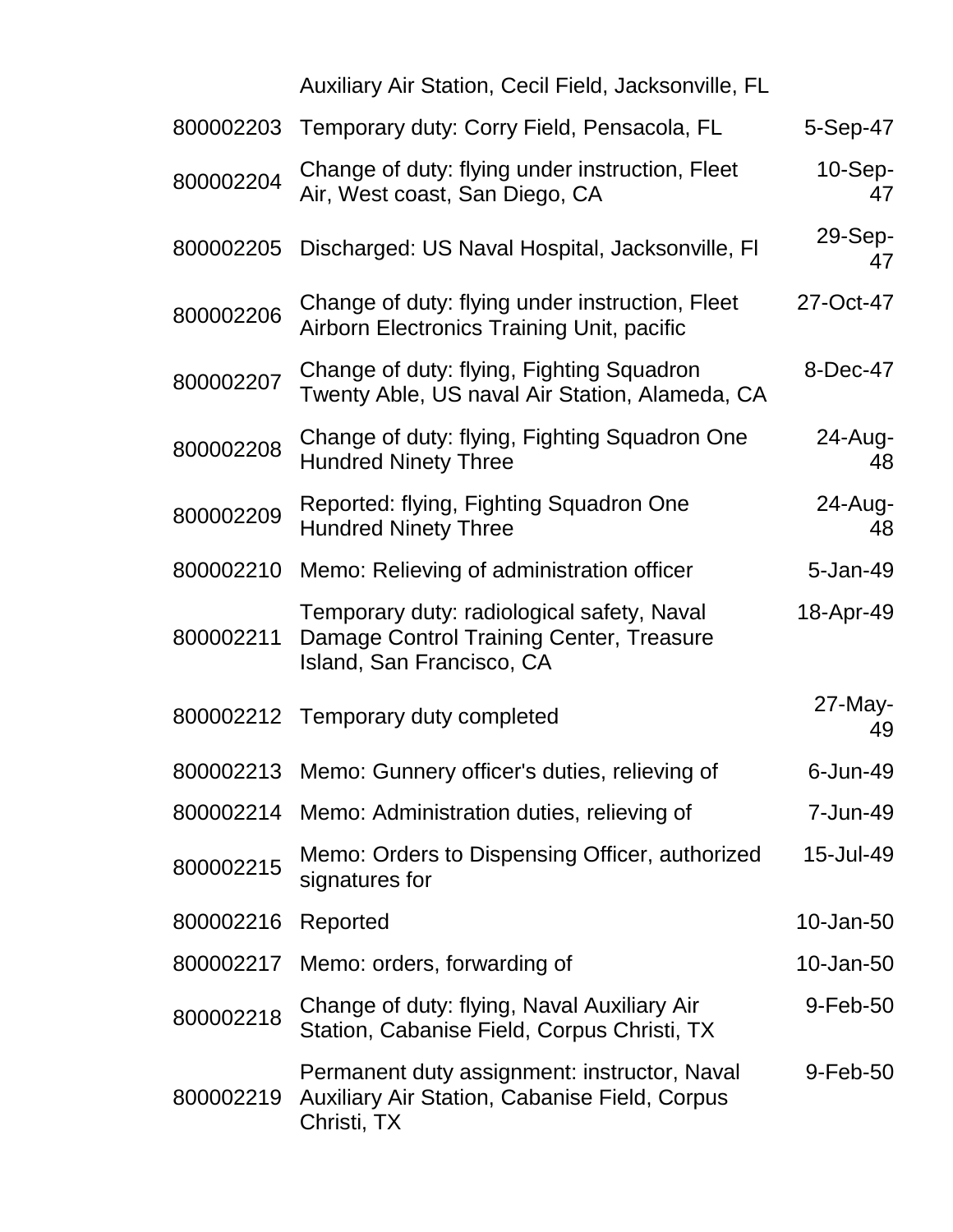|   | 800002220 | Reported: flying                                                                                    | 10-Feb-50        |
|---|-----------|-----------------------------------------------------------------------------------------------------|------------------|
|   | 800002221 | Memo: Correspondence in the case of<br>Lieutenant Junior Grade Max R. Rush, US Navy                 | 7-Mar-50         |
|   | 800002222 | Temporary duty: training, Pensacola, FL                                                             | 9-Jul-50         |
|   | 800002223 | Memo: compliance with orders, report of                                                             | $5 -$ Jul $-50$  |
|   | 800002224 | Discharged: US Naval Hospital, Corpus Christi,<br>ТX                                                | 24-Jul-50        |
|   | 800002225 | Change of Duty: flying, Naval Air Station,<br>Alemeda, CA                                           | $10$ -Dec-<br>50 |
| 7 |           | <b>Orders 1952-1964</b>                                                                             |                  |
|   | 800002226 | Change of duty: operational or training flight, Air<br><b>Forces Pacific Fleet</b>                  | 9-Apr-52         |
|   | 800002227 | Change of duty: operational or training flight,<br>Squadron Three, Naval air Station, Moffett Field | 29-Apr-52        |
|   | 800002228 | Temporary duty: Fleet All Weather Training Unit,<br>Pacific                                         | $2$ -May-52      |
|   | 800002229 | Change of duty: operational or training flight,<br>Alameda, CA                                      | 31-Oct-52        |
|   | 800002230 | Detached: composite squadron three                                                                  | 31-Oct-52        |
|   | 800002231 | Temporary duty: Joint Operations Center, Korea                                                      | 25-Nov-<br>52    |
|   | 800002232 | Reported: operational or training flight, Fleet Air,<br>Alameda                                     | 28-Nov-<br>52    |
|   | 800002233 | Memo: copy of basic orders and all<br>endorsements thereto, forwarding of                           | 28-Nov-<br>52    |
|   | 800002234 | Temporary duty                                                                                      | 29-Nov-<br>52    |
|   | 800002235 | Detached                                                                                            | $1-Dec-52$       |
|   | 800002236 | Reported                                                                                            | 5-Dec-52         |
|   |           | 800002237 Temporary duty: Naval Forces, Far East                                                    | 3-Mar-53         |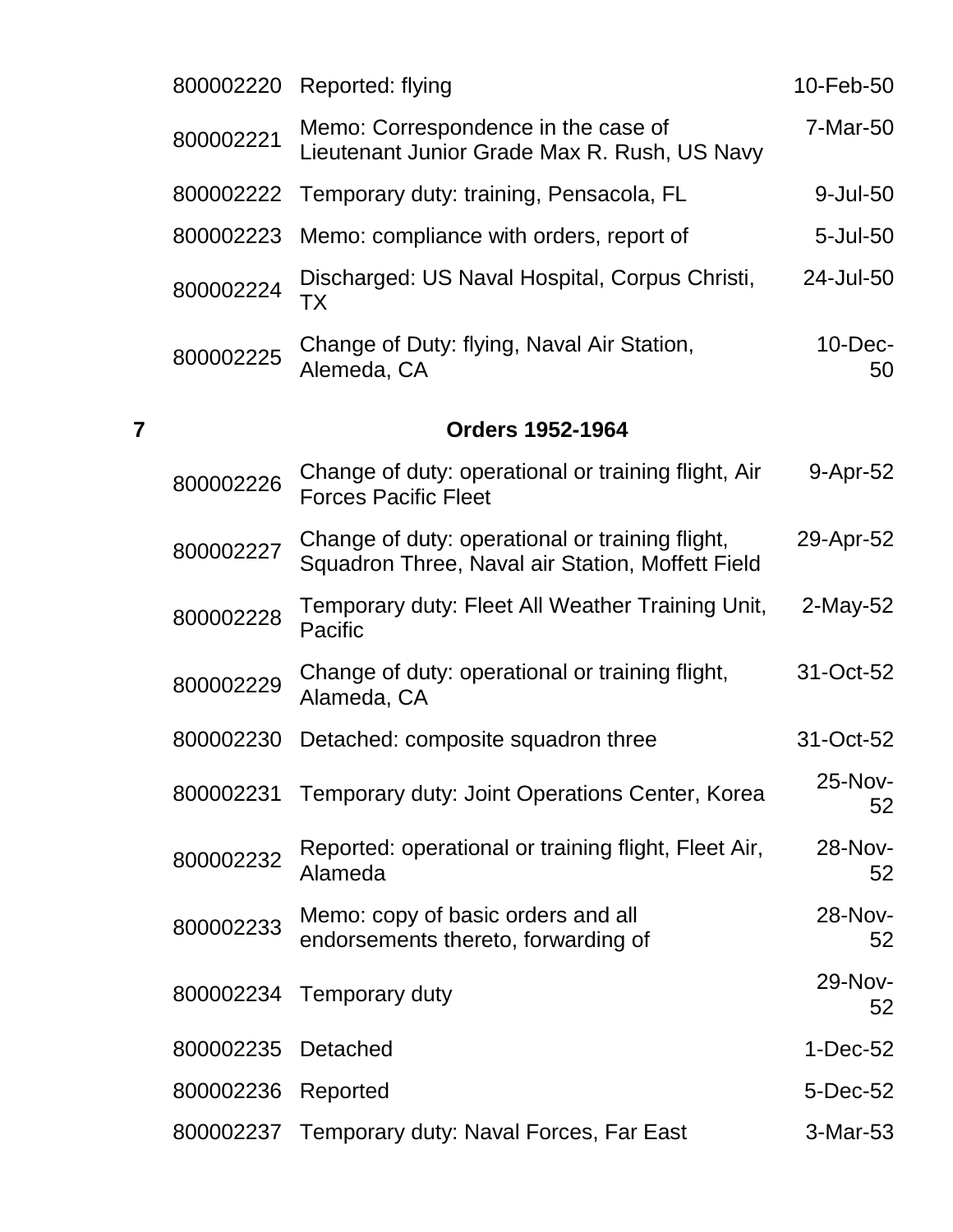| 800002238 | Detached: Naval Forces, Far East                                                                 | 8-Mar-53         |
|-----------|--------------------------------------------------------------------------------------------------|------------------|
| 800002239 | Memo: Communication Officer, relief of                                                           | 5-Apr-53         |
| 800002240 | Detached: Joint operations Center, Korea                                                         | $7 - Apr - 53$   |
| 800002241 | Detached: transportation                                                                         | $10$ -Apr-53     |
| 800002242 | Temporary duty: completed                                                                        | 12-Apr-53        |
| 800002243 | Additional duty: Cryptographic Board, Naval Air<br>Station, Alameda, CA                          | 26-May-<br>53    |
| 800002244 | Detached: Cryptographic Board, Naval Air<br>Station, Alameda, CA                                 | $27$ -May-<br>53 |
| 800002245 | Memo: relieving of communication officer                                                         | 30-Jul-53        |
| 800002246 | Memo: Officer Messenger Mail Courier,<br>designation as                                          | 15-Jan-54        |
| 800002247 | Memo: Local Courier, designation as                                                              | 30-Apr-54        |
| 800002248 | Change of duty: operational or training flight,<br>Navy Department, Washington, DC               | $2$ -May-55      |
| 800002249 | Memo: relieving of communication officer                                                         | $13$ -May-<br>55 |
| 800002250 | Detached                                                                                         | $17$ -May-<br>55 |
| 800002251 | Temporary duty: Hurevac, Willow Run                                                              | 14-Aug-<br>55    |
| 800002252 | Temporary duty: personnel matters, Pensacola,<br>FL                                              | $12$ -Dec-<br>55 |
| 800002253 | Temporary duty: training, Naval Air Technical<br>Training Center, Naval Air Station, Memphis, TN | 12-Mar-56        |
| 800002254 | Temporary duty: personnel matters, San Diego,<br>СA                                              | 3-Dec-56         |
| 800002255 | Temporary duty: aviation technical training,<br>Memphis, TN                                      | 3-Apr-57         |
| 800002256 | Change of duty: operational or training flight,<br>Naval Administrative Command, Armed Forces    | 11-Oct-57        |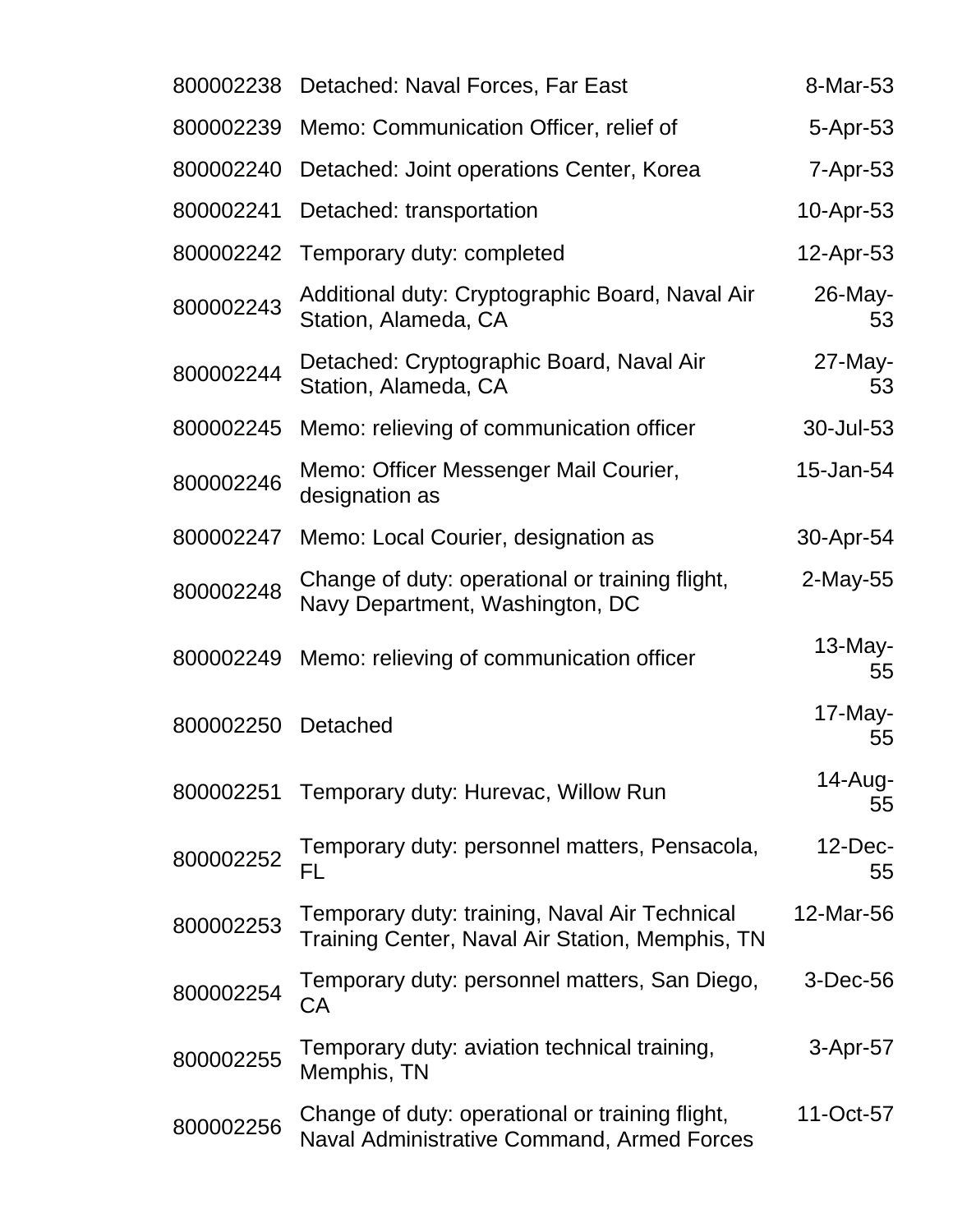## Staff College, Norfolk, VA

|   | 800002257 | Temporary duty: aviation, Norfolk, VA                                                                                     | 25-Oct-57        |
|---|-----------|---------------------------------------------------------------------------------------------------------------------------|------------------|
|   | 800002258 | Reported                                                                                                                  | 28-Oct-57        |
|   | 800002259 | Temporary duty: instruction                                                                                               | 21-Apr-58        |
|   | 800002260 | Duties: Flight Officer, Air Antisubmarine<br><b>Squadron Twenty-Seven</b>                                                 | $1-Sep-58$       |
|   | 800002261 | Duties: Administrative Officer, Classified Material<br>Control Officer, Air Antisubmarine Squadron<br><b>Twenty-Seven</b> | $17-Sep-$<br>58  |
|   | 800002262 | Detached                                                                                                                  | 25-Mar-60        |
|   | 800002263 | Change of duty: Commanding Officer, Air<br>Antisubmarine Squadron Twenty-Four, Fleet Air,<br>Norfolk, VA                  | 16-May-<br>60    |
|   | 800002264 | Detached                                                                                                                  | 17-Jan-61        |
|   | 800002265 | Change of duty: Naval war college, Newport, RI                                                                            | 15-Feb-63        |
|   | 800002266 | Detached                                                                                                                  | 17-Jun-63        |
|   | 800002267 | Change of duty: Washington, DC                                                                                            | $4$ -Feb-64      |
|   | 800002268 | Change of duty: completed course in Naval<br>Warfare, US Naval War College, Newport, RI                                   | 18-Jun-64        |
| 8 |           | <b>George Washington University</b>                                                                                       |                  |
|   | 800002269 | Letter from Grover L. Angel, Dean of College of<br><b>General Studies</b>                                                 |                  |
|   | 800002270 | Program, Winter Convocation                                                                                               | 22-Feb-65        |
| 9 |           | German Lw. - Ausb.- Regt. 1 Utersen (air<br>force training regiment)                                                      |                  |
|   | 800002271 | Photocopy of newspaper: 10 Squadrons Earn<br>Battle 'E's,'6 based at Tidewater Fields                                     | 27-Jul-63        |
|   |           | 800002272 "Berlin Program" 34p booklet                                                                                    | $31$ -Dec-<br>61 |

**9**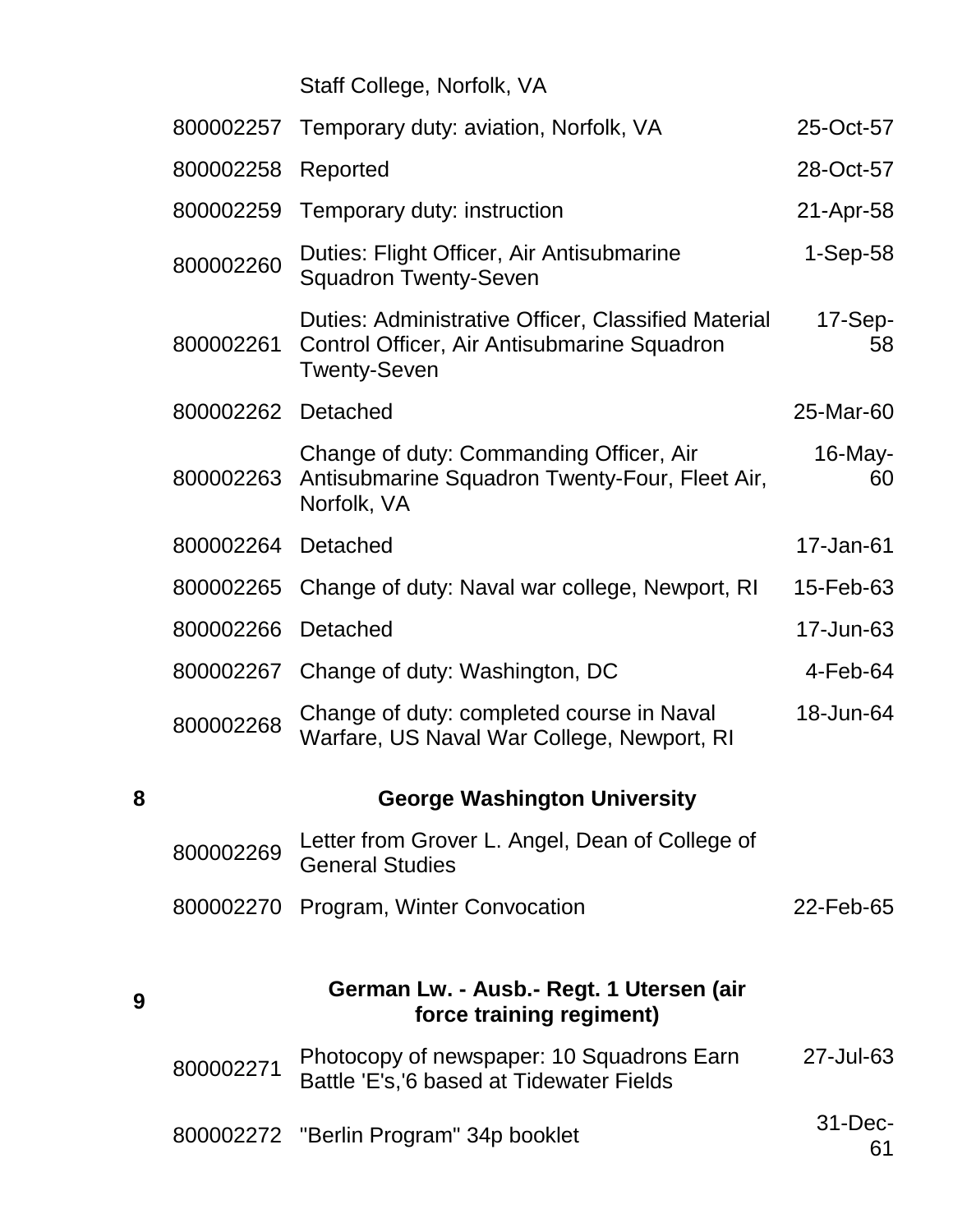|              |              |                    | 800002273 blue folder: Lw. - Ausb.- Regt. 1 Utersen                         |                  |
|--------------|--------------|--------------------|-----------------------------------------------------------------------------|------------------|
|              |              |                    | 800002274 Business card: Hans Jochim Lange                                  |                  |
|              |              |                    | 800002275 blue & gold patch: Lw. - Ausb.- Regt. 1 Utersen                   |                  |
|              |              |                    | 800002276 "Mein Regiment" 36p booklet                                       |                  |
|              |              | 800002277          | Magazine article: Christliche Kunst Europas                                 |                  |
|              |              | 800002278          | Organization chart: Lw.Ausb.Regt. 1                                         |                  |
|              |              | 800002279          | Poster "Nato mit zum frieden, wachsamkeit ist<br>der preis der freiheit"    |                  |
| $\mathbf{2}$ |              |                    | 800002280 Notebook with Vietnamese writing                                  |                  |
|              |              | 800002281          | Certificate of award of the Meritorious Service<br>Medal                    | $12$ -May-<br>70 |
|              |              | 800002282          | Diploma; MA, International Affairs, George<br><b>Washington University</b>  | 30-Sep-<br>64    |
|              | 1            |                    | 800002283 Certificate of retirement                                         | 1-Jul-70         |
|              | $\mathbf{2}$ |                    | <b>Vietnamese letter</b>                                                    |                  |
|              |              | 800002284 Envelope |                                                                             | $10-Sep-$<br>67  |
|              |              |                    | 800002285 Letter in Vietnamese                                              | 10-Sep-<br>67    |
|              | $\mathbf{3}$ |                    | 800002286 Certificate of appointment to Midshipman                          | $11$ -Jul-41     |
|              | 4            | 800002287          | Certificate of Membership, Extra Curricular<br>Activities, US Naval Academy | $1-Jan-44$       |
|              | 5            | 800002288          | Certificate of appointment to Lieutenant Junior<br>Grade                    | $1-Jan-46$       |
|              | 6            | 800002289          | Certificate of appointment to Lieutenant                                    | $1-Jan-51$       |